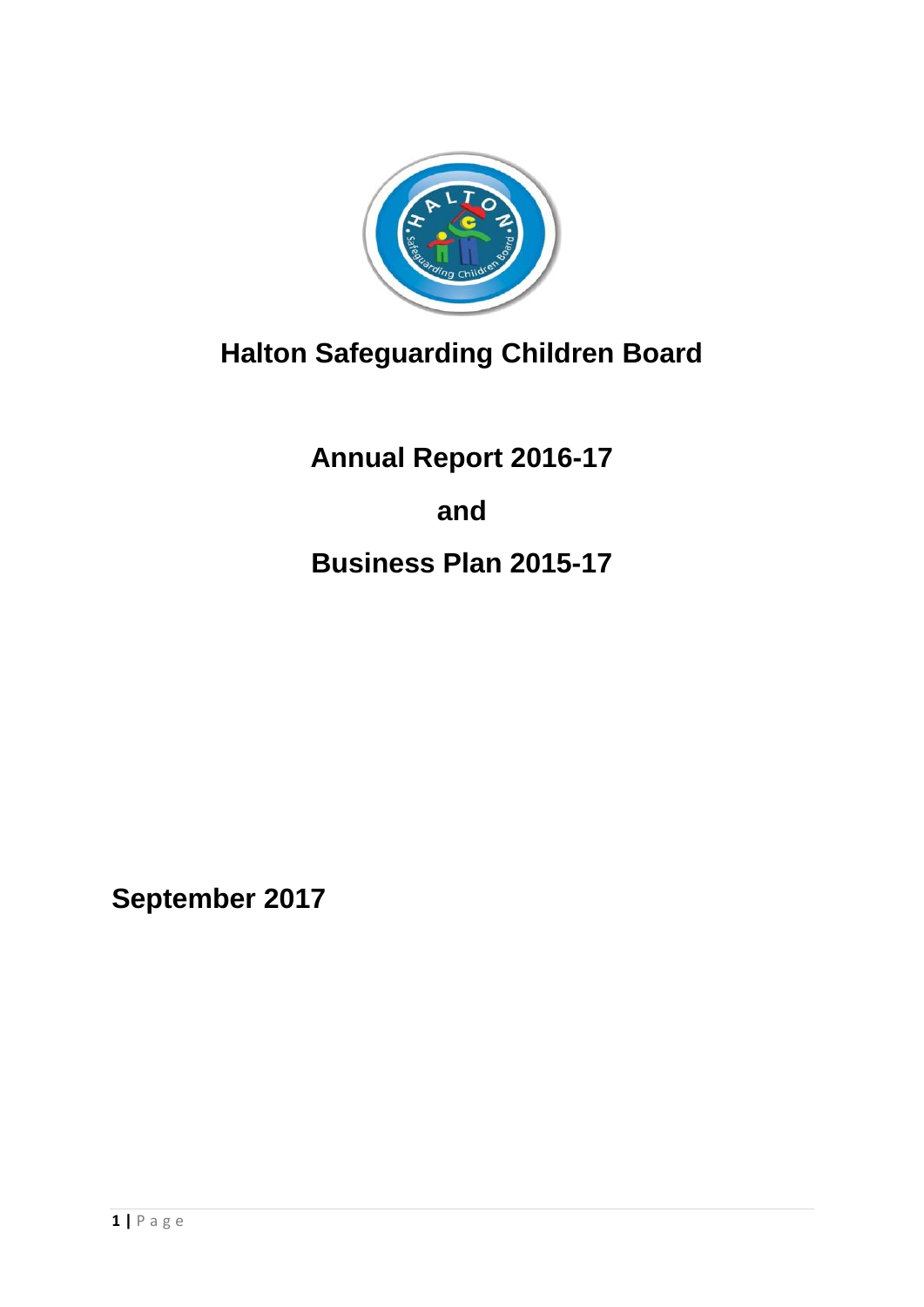## **CONTENTS**

- **1. Independent Chair's Introduction**
- **2. Structure of the HSCB**
- **3. Demographics of Halton**
- **4. Key Priorities 2016-17**
- **5. Safeguarding Activity 2016-17**
- **6. The Work of the Sub Groups**
- **7. Learning and Improvement**
- **8. HSCB Challenge**
- **9. Update from Ofsted Review of Effectiveness of the Board 2014**
- **10.Key Priorities 2017-18 and Business Plan 2017-19**
- **11.Budget Information**

## **Appendices**

- **i. HSCB Membership and Attendance 2016-17**
- **ii. Halton Levels of Need Framework**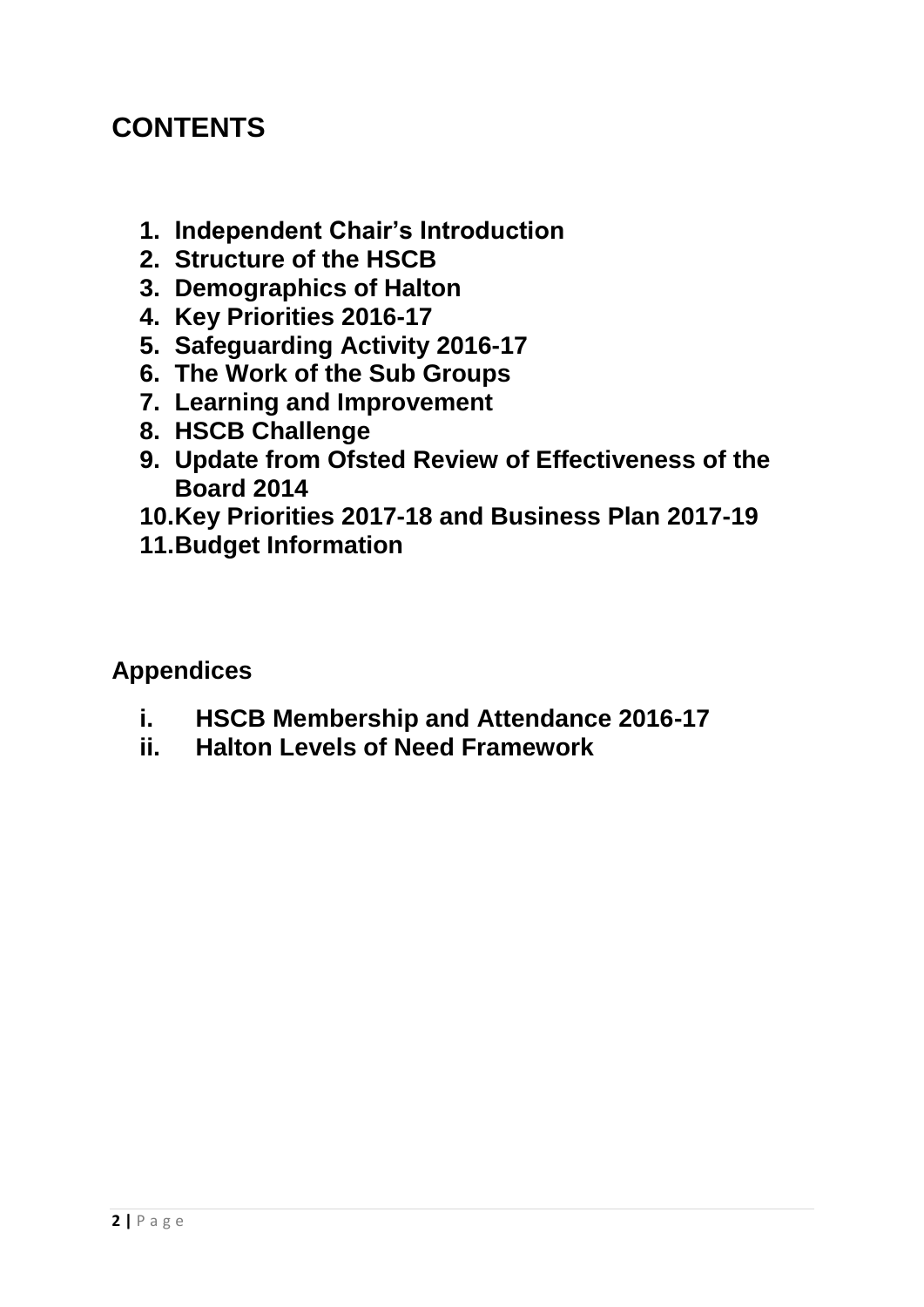### **1. Independent Chair's Introduction**

I am pleased to present the Halton Safeguarding Children Board (HSCB) Annual Report 2016 - 2017. This has been an eventful year due to the impending legislative changes impacting on the role of LSCBs nationally alongside the local structural changes we have experienced. This report presents the work we have undertaken during this period and looks ahead to the challenges the Board faces.

We have seen significant progress against some of our most demanding priorities this year such as supporting partners to develop their joint response to neglect and multi - agency early help interventions. We have outlined this and other activity within the report to demonstrate the key activity undertaken to provide assurance that children and young people in Halton are appropriately safeguarded. The year ahead will be focused on continuing to strengthen our monitoring and scrutiny of key indicator information and the quality of safeguarding work of local services. This will include undertaking significant work around the future structure and governance of the local safeguarding partnership as new statutory guidance emerges. We welcome this opportunity to ensure that the HSCB moves forward with the most effective and efficient evidence based approaches. I would encourage members of the local community to use this Annual Report to understand the work of HSCB and invite them to contact us with any feedback.

Richard Strachan Independent Chair Halton Safeguarding Children Board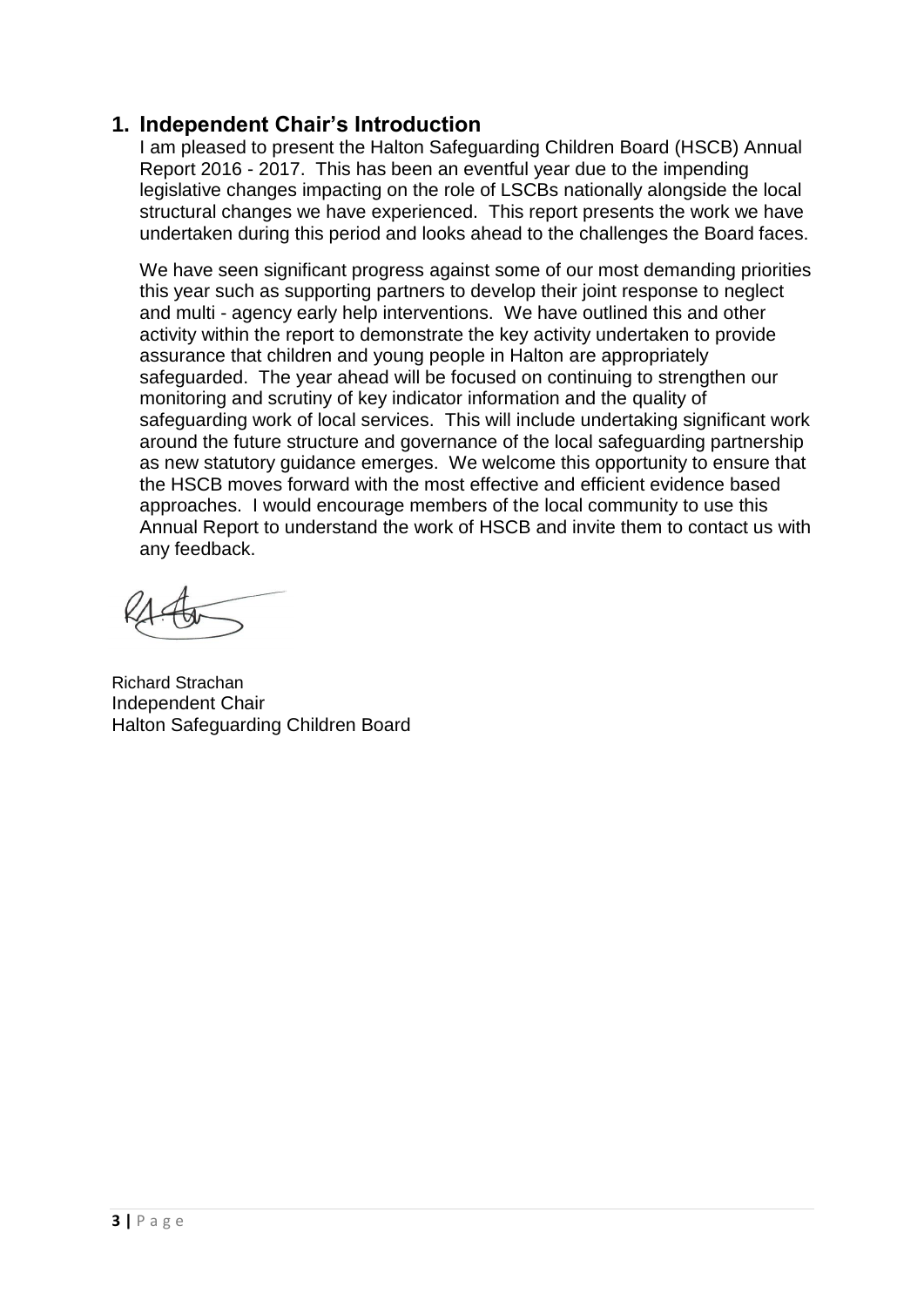## **2. The Structure of the HSCB**

The HSCB comprises of a Strategic Board, an Executive and a number of sub groups. All sub groups have defined terms of reference, work plans under the HSCB Business Plan and are accountable to the Strategic Board. The Main Board is the overarching decision making body and the Executive drives the business on behalf of the Board, with the sub groups reporting directly to it.

There are clear overlaps and common issues between children's and adults' services in relation to safeguarding vulnerable people, whatever their circumstances. Examples include: Sexual Exploitation, Cyberbullying and Female Genital Mutilation. The behaviours and personal situation of an adult at risk in a family can impact significantly on any children and young people in that family, and may impair parenting abilities. In addition, childhood experiences may have lasting effects into adulthood. For this reason, Halton has strong links between the Safeguarding Adults and Children Boards. The Safer Workforce and Development Sub Group was established in 2015-16 to be accountable to both Boards, as is the Faith Safeguarding Forum. During 2016-17 the Health Sub Group amended its terms of reference, membership and Work Plan to also become accountable to both Boards.

In addition to the three established sub groups which operate on a Pan-Cheshire basis - Child Sexual Exploitation, Missing & Trafficked Children; Policies & Procedures; and Child Death Overview Panel (CDOP) – a Harmful Practices group has been established to focus upon the issues of Female Genital Mutilation, Forced Marriage and Honour Based Violence. These Pan-Cheshire arrangements support the four LSCBs to work more effectively. The arrangement supports and enables improved information sharing arrangements to address issues which do not recognise local authority boundaries, such as Child Sexual Exploitation or Trafficking.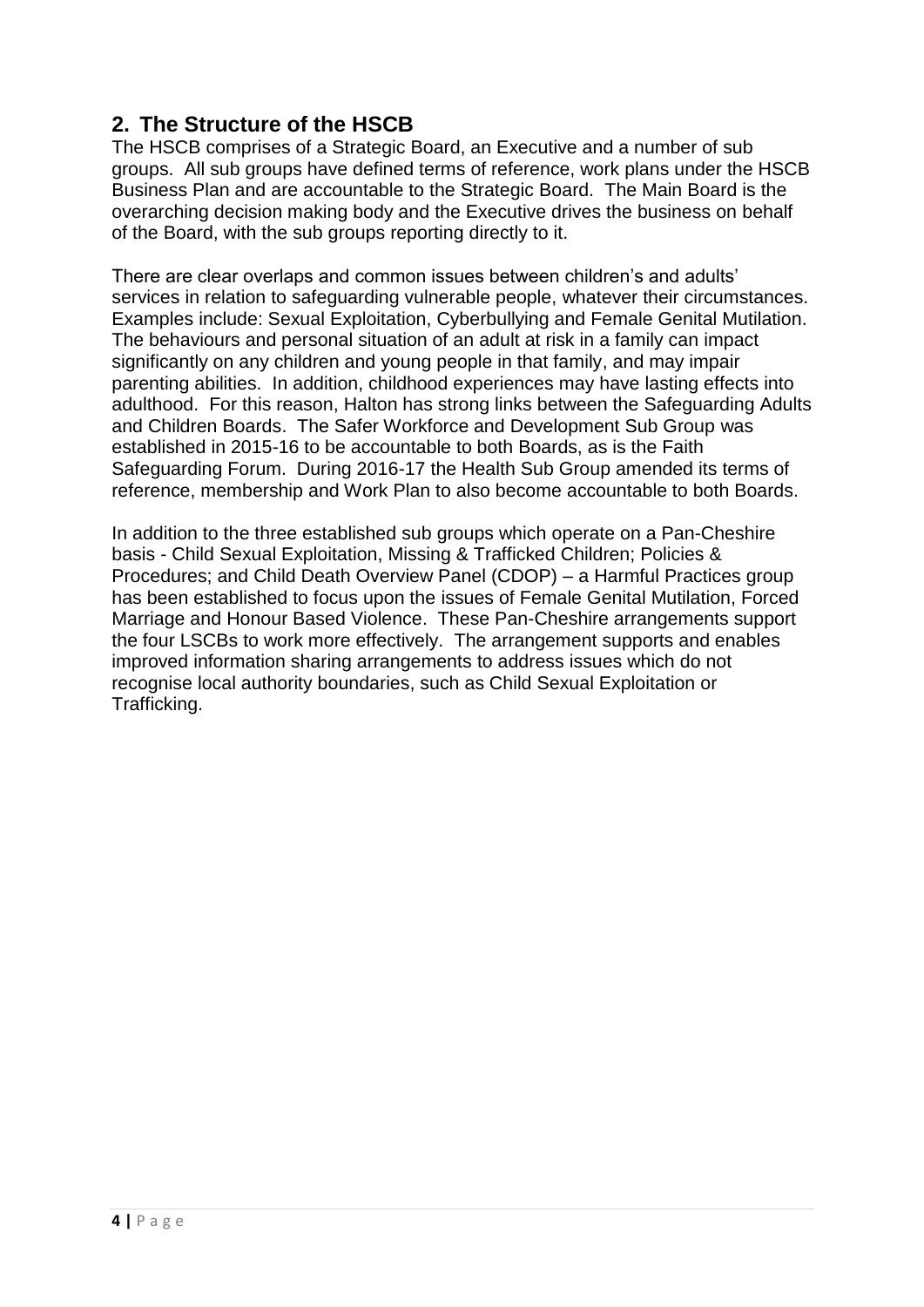#### **HALTON SAFEGUARDING CHILDREN BOARD STRUCTURE**



\*Denotes joint Sub Group of the HSCB and Safeguarding Adults Board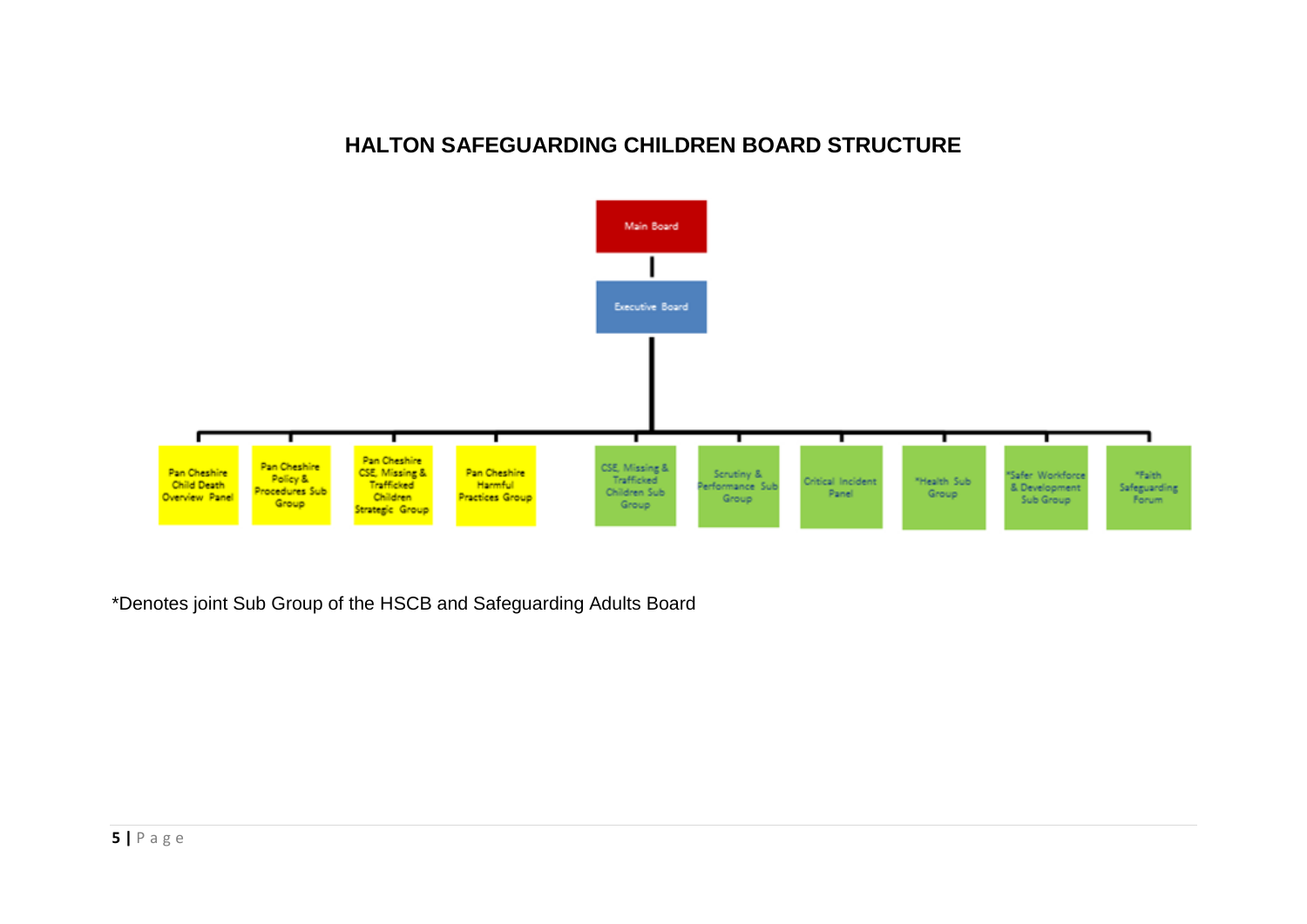## **3. Demographics of Halton**

Halton has an estimated population of 126,900, of which approximately 29,900 children aged between 0-18 years are living in the borough. (Source: ONS, 2016 Population Estimates). The population is largely White British, with only 3.2% of the population identified as being from a minority ethnic group. (Source: 2011 Census)

Halton is the  $27<sup>th</sup>$  most deprived local authority area in England out of 326. 26% of the population live in areas that fall in the top 10% most deprived nationally. (Source: Index of Multiple Deprivation, 2015) In 2014, 12% of children and young people were living in poverty. (Source: DWP, Out of Work Benefit Claimant Households, 2015)



#### If Halton was a village of 100 Children & Young People...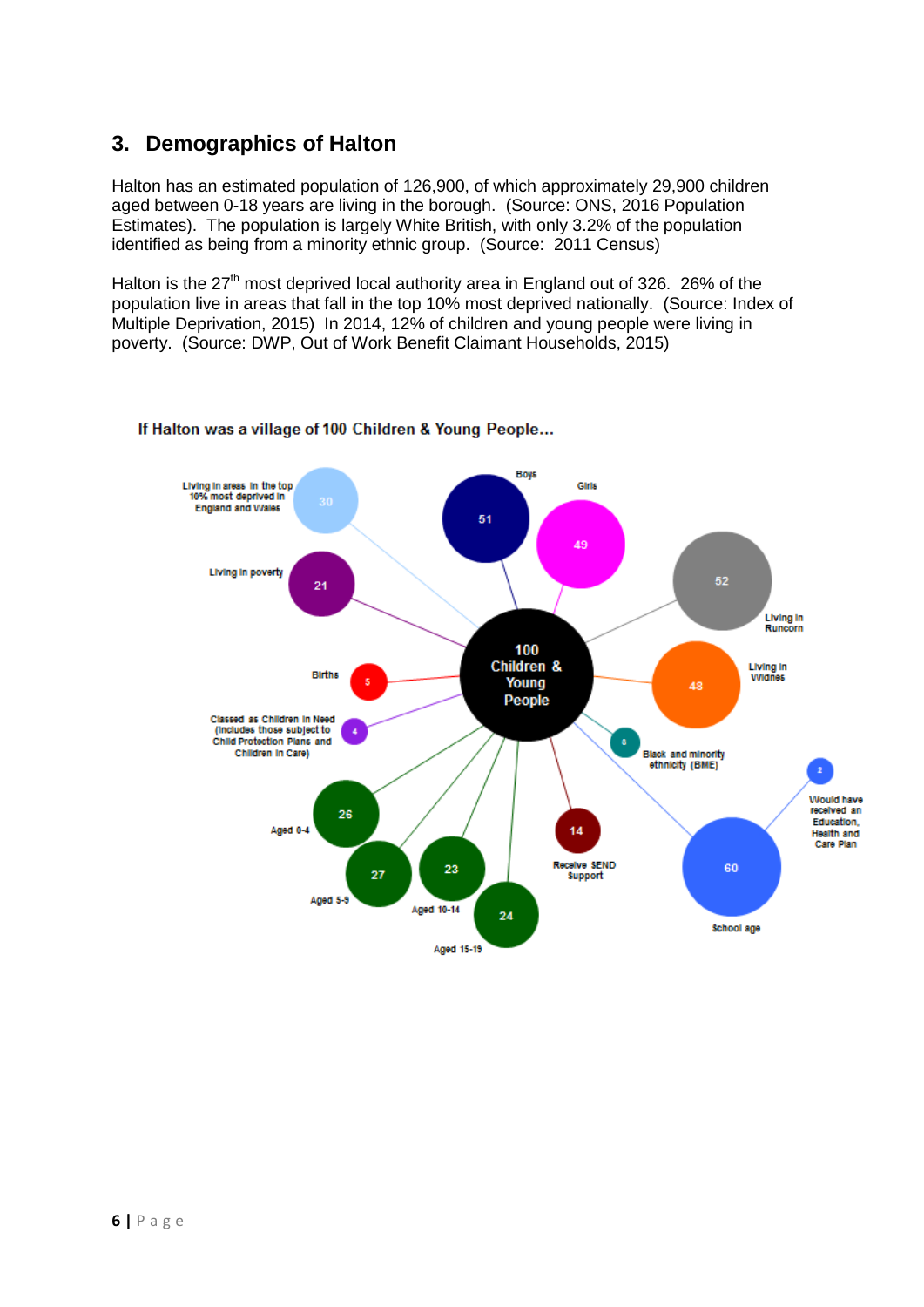## **4. Key Priorities 2016-17:**

The HSCB's 2015-17 Business Plan identified five strategic objectives:

- 1. Identify and prevent children suffering harm.
- 2. Protect children who are suffering or at risk of suffering harm.
- 3. Ensure that children are receiving effective early help and support.
- 4. Support the development of a safe and informed workforce, including volunteers.
- 5. Engage with children and young people, their families and communities in developing and raising awareness of safeguarding.

During 2016-17 strategic priority 3 on early help and support was merged into existing priorities as it was one of the areas of focus to be considered across the strategic objectives.

In addition to the strategic objectives, the HSCB identified five areas of focus to be considered across all of the strategic objectives:

- a) Neglect
- b) Early Help and Support
- c) Children in Care
- d) Child Sexual Exploitation and Missing Children
- e) Domestic Abuse

The five areas of focus were identified from the information collated through performance monitoring, audit of practice, the outcome of reviews, feedback from frontline staff and engagement work with children & families. Progress against these priorities is detailed in the body of the Annual Report.

## **5. How Safe are our Children and Young People in Halton?**

### **Safeguarding Activity 2016-17**

#### **5.1 Early Intervention**

Halton's Early Intervention Strategy ensures that identified and assessed needs of children and families are met at the lowest, safe level of service possible. In some instances children may have additional needs which if addressed at an early stage will prevent the need to refer to Children's Social Care at a later point. The child and family may need a range of supportive services to address these additional needs. The HSCB and its partners have agreed the use of the Common Assessment Framework (CAF) which is a voluntary assessment process, requiring informed consent of the family or young person, dependent upon age and understanding. The child's needs are assessed holistically, services delivered in a coordinated manner and progress and outcomes reviewed regularly.

The CAF may also be used when the level of risk has been reduced so that families no longer need a service from Children's Social Care. This is to ensure that any ongoing needs of families continue to be met and/or that families and young people are supported to access universal services.

Throughout 2015-16 there was an increase in the number of CAFs with this trend predicted to continue for 2016-17. However, at the end of quarter 2 some data quality issues were identified where CAFs which had been closed with the family had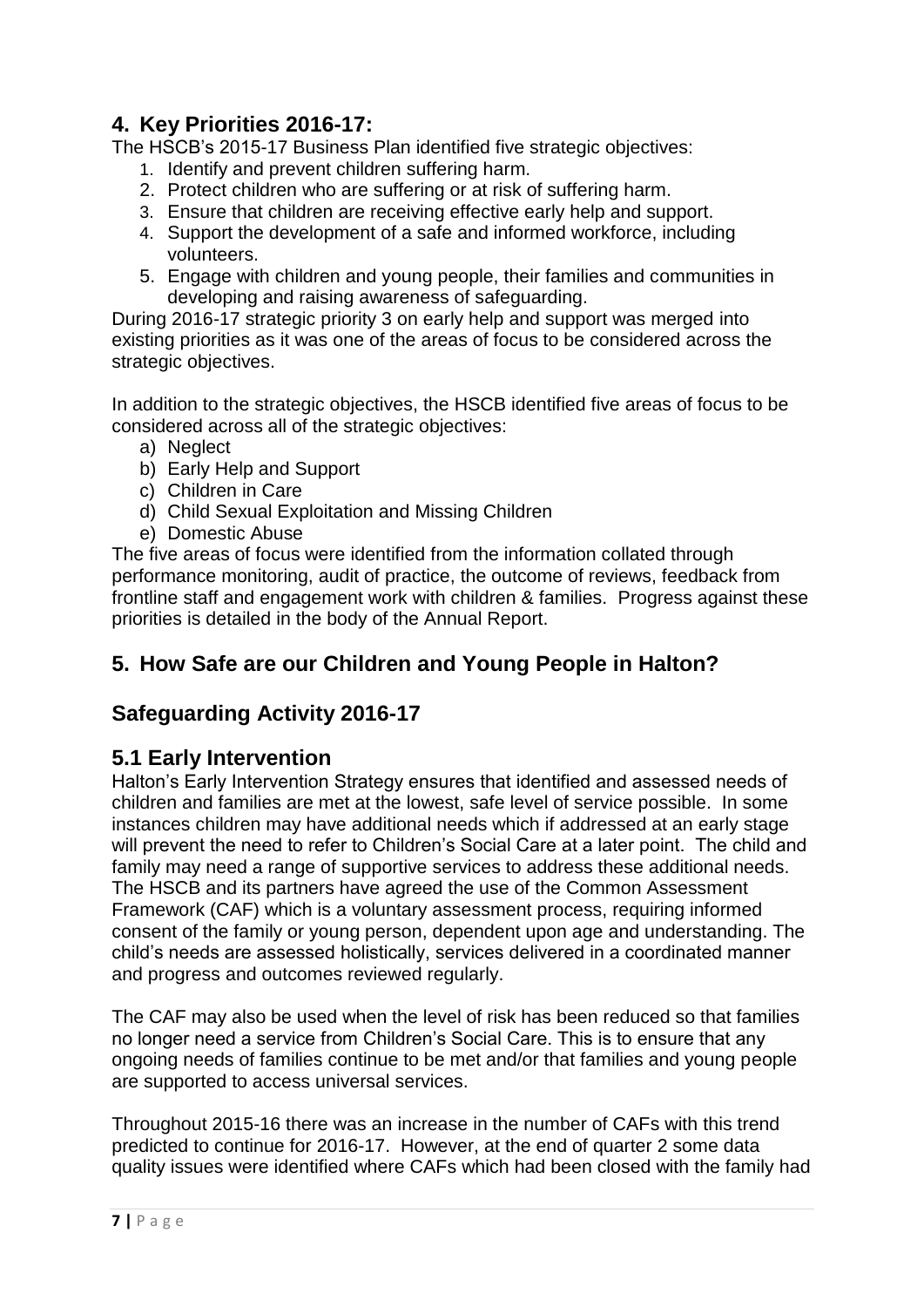not been closed on the recording system. During quarters 3 and 4 work was undertaken to address recording issues which resulted in the number of CAFs significantly reducing from the highest figure in 2015-16 quarter 3 of 510 to 355 (provisional figure) in Q4 2016/17. This is a 30% reduction.



Data in relation to step ups from CAF to Children's Social Care has been unavailable throughout the year, due to the recording systems. This data will be available for the next financial year following full implementation of a new recording system.

From this financial year, data has been available in relation to the number of CAFs advised by the integrated Contact & Referral Team (iCART) and from quarter 3 2017-18 further information will be available to ascertain how many CAFs were subsequently put into place. A recommendation from PLR Child A recognised the importance of being able to monitor this so that partners, if required, can be challenged as to why a CAF was not initiated as advised.

## **5.2 Children in Need and Child Protection**

All services and the community in Halton need to be vigilant and have the confidence to report concerns where they think that a child may be at risk of harm. We also need to ensure that children have opportunities to speak out when they are at risk, or are being harmed. Specialist services such as Children's Social Care and the Police can only intervene to protect children if they are alerted to concerns. The HSCB promotes messages to both the public and staff regarding what to do if concerned about a child's welfare. In addition, specific campaigns are also promoted by the HSCB; such as the "Know and See" Child Sexual Exploitation campaign.

The following information is about children and young people in Halton who have been identified by the Local Authority and partner agencies as being in need of safeguarding.

The rate of Children in Need in Halton has remained relatively stable throughout the year, with the exception of quarter 2. The provisional rate for Halton at the end of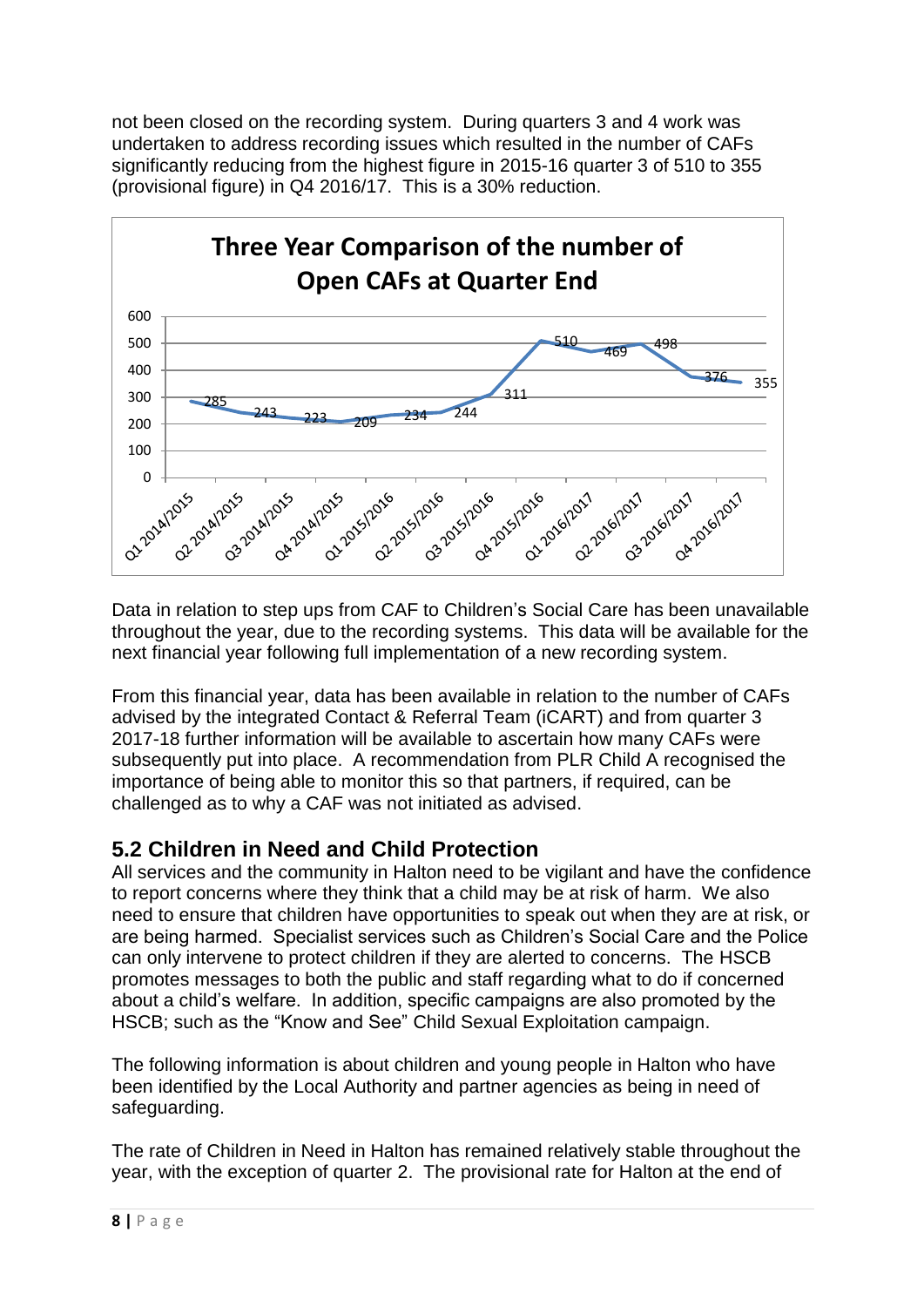2016-17 was 382 per 10,000 population based on those children and young people who have been involved with Social Care across the Levels of Need Framework (see Appendix B Halton Levels of Need Framework). This includes those receiving an assessment, subject of Child Protection Plans, Children in Need and Care Leavers. The latest available data from 2015-16 for Halton's statistical neighbours was 428.2 per 10,000 population.

## **5.3 Referrals**

A referral is information received by Children's Social Care where there are concerns about a child. The response may be to provide advice, a single agency response, signpost to early intervention services or to undertake a Social Worker led single assessment.



Data suggests that Halton's rate of referrals slightly increased in 2016-17 on the previous year, but has not returned to the levels seen in 2013-14 and 2014-15.

Halton remains below that of the comparator data.

## **5.4 Re-Referrals:**

Re-referrals to Social Care are defined as a referral being received within 12 months of the previous referral. Provisional data suggests that in 2016-17 Halton had 65 such re-referrals which equates to 6% of all referrals. This is a reduction from the previous year's published data which reported 10% re-referrals. This remains good performance.

### **5.5 Assessments:**

When Children's Social Care accepts a referral an assessment is undertaken by a Social Worker. Checks are built into the process to ensure that the child is seen in a timely manner and that the assessment is progressing to timescale. Social workers have up to 45 working days to complete their assessment and determine what services, if any, are appropriate for that child/children and family. The HSCB set a target to complete 95% of Single Assessments within 45 days and positively, this target was exceeded for the whole year. At the end of 2016-17 98% of assessments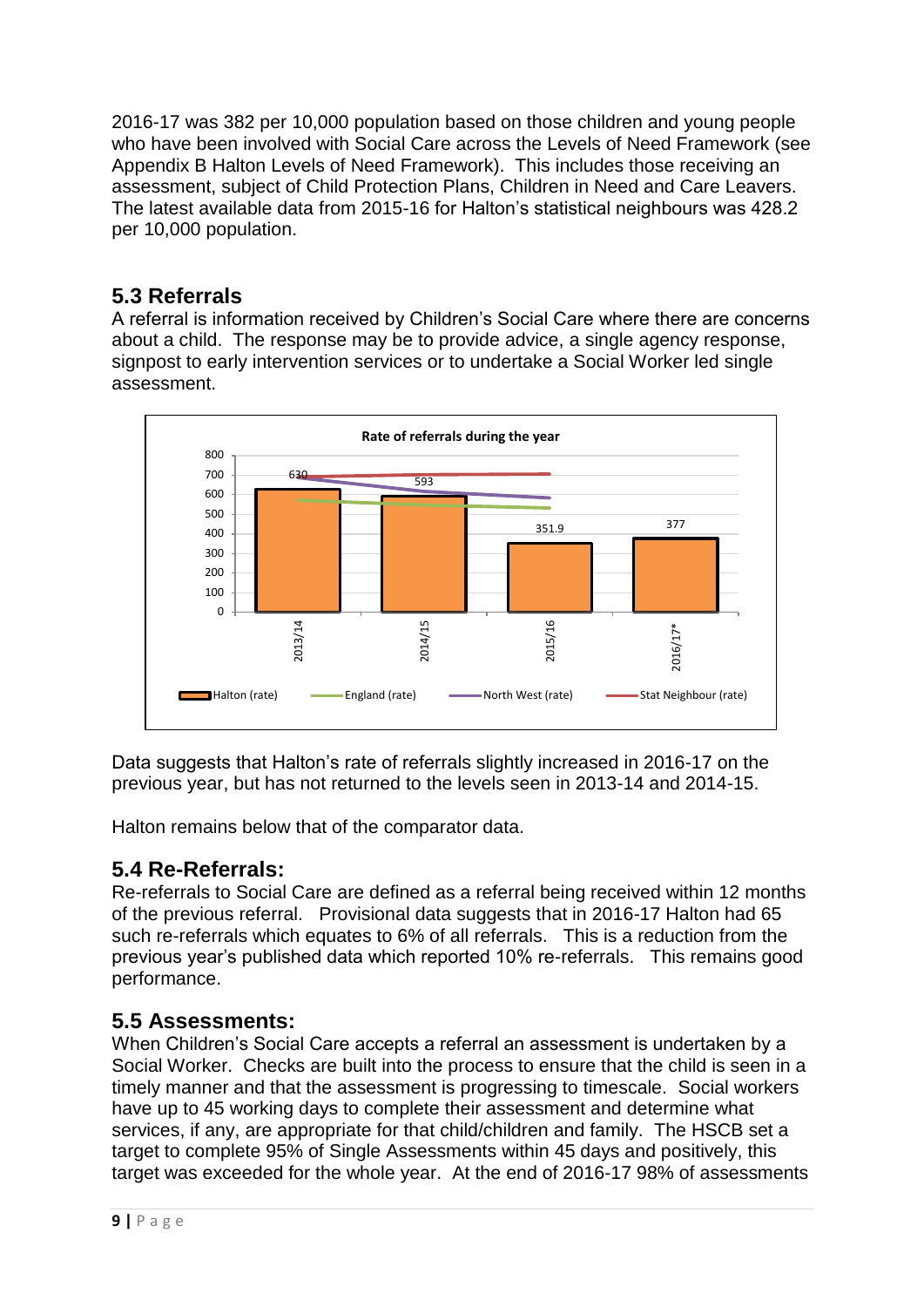had been completed within the 45 day timescale, an improvement on the previous year's average of 84%.

## **5.6 Children Subject to Child Protection Plans:**

Children become the subject of a Child Protection Plan when it has been identified that they are in need of protection from either neglect, physical, sexual or emotional abuse. Only the most vulnerable children have Child Protection lans.

![](_page_9_Figure_3.jpeg)

The rate per 10,000 of Child Protection Plans has remained in line with where it was at the end of quarter 4 2015-16. There has been a slight fluctuation during the year. The rate is significantly less than at the start of 2015-16 when the rate per 10,000 was 79, with the end of year rate being 47.8, which was a 39% reduction. The latest available data shows that Halton was slightly below the North West average of 55.2 per 10,000 and statistical neighbour average of 61.3 per 10,000 at the end of 2015- 16.

## **Category of Abuse for Child Protection Plans:**

The category of abuse reflects the most significant risks to the child.

There has been a reduction in Child Protection Plans with Neglect as the category of abuse. The data shows reduction from quarter 1 to quarter 4 of 23%. During the same period there was a 26% rise in the number of Plans with the category of abuse as Emotional Harm. In quarter 3 Emotional Harm overtook Neglect as the main recorded category of abuse for Plans.

An audit was undertaken in late 2015 in relation to the low numbers of Plans in relation to Physical or Sexual Harm. There has been a slight increase in the number of Plans in relation to Physical Harm during 2016-17. A further audit has been planned for 2017-18 to provide assurance that the category of abuse is being recorded correctly, as given Halton's demographic we would expect to see more Plans where the primary concerns are in relation to Neglect.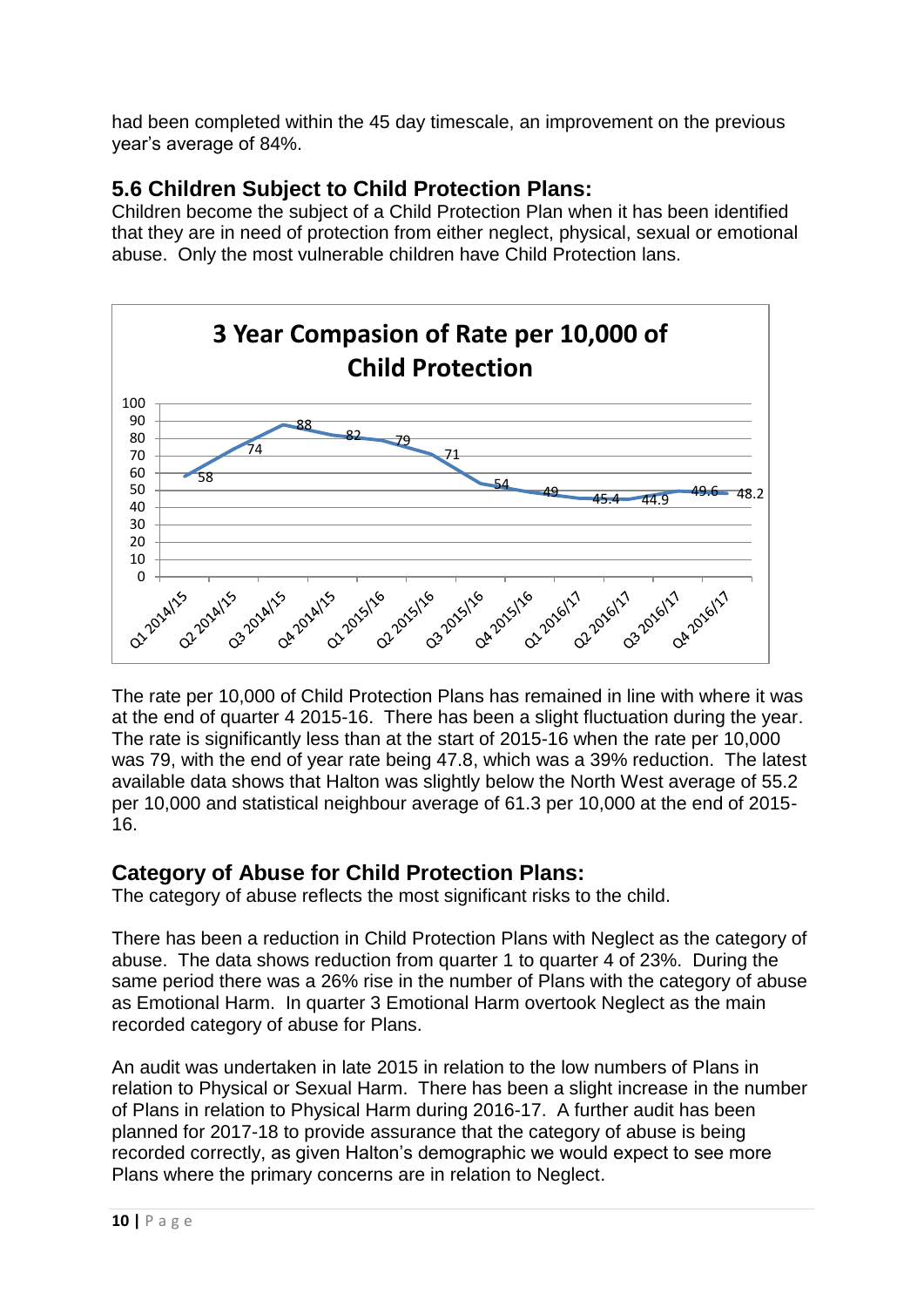![](_page_10_Figure_0.jpeg)

## **5.7 Children in Care**

At 31st March 2017 there were 268 Children in Care. This is an 11.6% rise over the previous year. This is a rate of 95 per 10,000 population. The latest available data in relation to statistical neighbours shows that Halton's rate is similar to their average of 87.9 per 10,000 population. The numbers of Children in Care remained relatively static during the financial year until the final quarter where an increase of 15 was seen.

The Board receives reports form the Local Authority's Children's Commissioning Team on the quality of residential placements for Halton children placed within or outside the borough. There is a clear process in place for reviewing any provision that falls below the Ofsted "good" judgement whilst a Halton child is placed there.

![](_page_10_Figure_4.jpeg)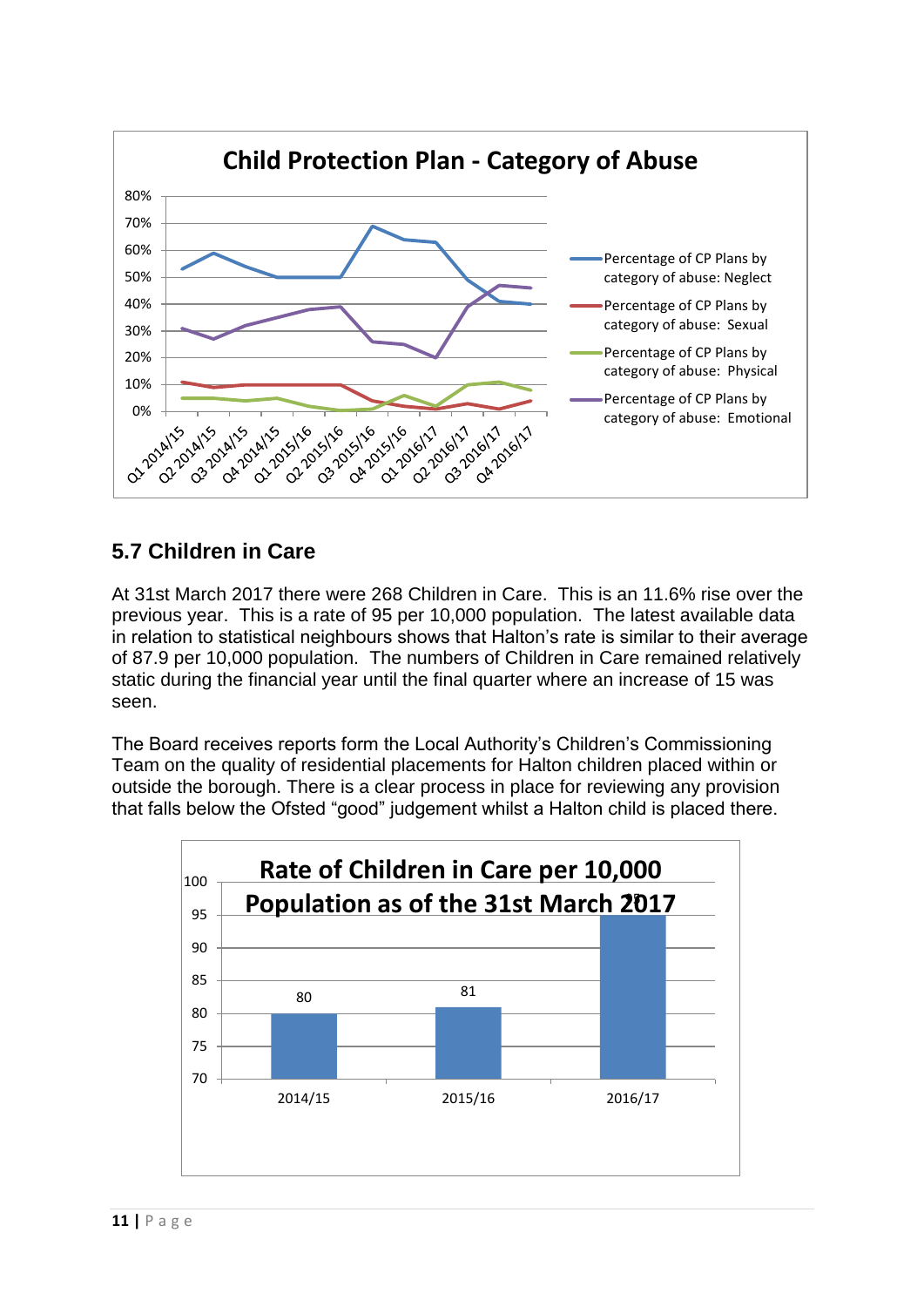## **5.8 Children in Care of Other Local Authorities (CiCOLA)**

Some children living in Halton are Children in Care of other local authorities (CiCOLAs); this means that they live in foster care placements, independent children's homes or within a Leaving Care/Semi Independent placement where the placement has been arranged by another local authority.

Each local authority is required to maintain a current list of the children placed into its area. On 31st March 2017 there were 149 children on the CiCOLA list, which is a 15% decrease on last year. As there has not been a reduction in residential places in the borough, it would appear that the fall in CiCOLAs is due to less independent Foster Care placements being available. 2016-17 saw the first ever decline in recruitment of independent foster carers in the North West. Local authorities have also experienced difficulties in recruiting new foster carers with the impact being that children and young people with more complex needs are more likely to be placed in residential care. Residential care homes may then experience more challenging behaviours to deal with which increases their use of services such as the police. Cheshire police introduced a scheme whereby each residential care home has a named Police Officer or Police Community Support Officer assigned. This supports development of stronger relationships between the Police and residential providers to address issues such as multiple call outs to deal with challenging behaviour or children who go Missing from Care on multiple occasions. This has developed further under local policing priorities with problem solving meetings being held with providers where, for example, there is a much higher number of missing children reports.

### **5.9 Private Fostering**

Private fostering is an arrangement, usually made by a parent, for a child under 16 years (or under 18 years if they have a disability) to be cared for by someone other than a close relative (ie grandparent, brother, sister, aunt or uncle) for 28 days or more. It does not apply to children who are looked after by the Local Authority.

LSCBs are expected to ensure that effective processes are in place to promote the notification of private fostering arrangements in their local area. This includes raising awareness amongst staff and the public of what constitutes a private fostering arrangement, and the requirement to notify Children's Social Care. The local authority is required to provide an annual Private Fostering Report to the HSCB, which the HSCB reviews and responds to any findings as necessary.

Whilst private fostering spans most age groups it more commonly occurs for young people between the ages of 13-16 years old. In research undertaken in 2015 the reasons for being privately fostered were identified as follows:

- 25% said they became privately fostered because their parents were on holiday;
- 17% said they were privately fostered because their parents had long term health problems;
- another 17% said their parents were working away from home:
- 10% said their parents were living somewhere else;
- 9% said they'd had a row with their mum and dad;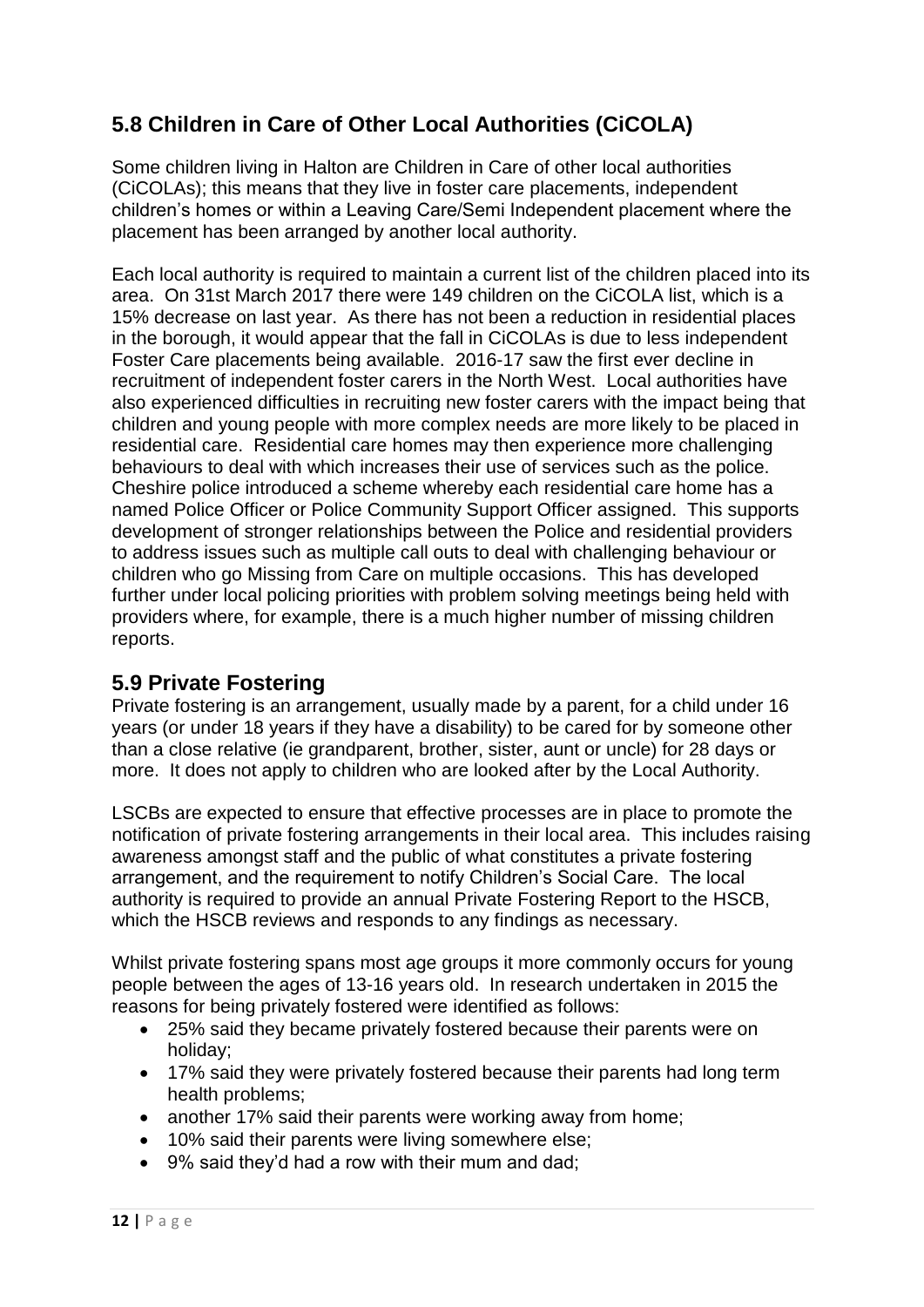- and 5% said their parents were in prison.
- A further 34% cited 'other' as the reason they became privately fostered. (BAAF)

In light of the research focus this year has been on developing arrangements for identifying children whose parent has received a custodial sentence. In order to do this the Board wrote to local prisons to enquire as to how they identify offenders whose children may be living in a private fostering arrangement. In addition Cheshire & Greater Manchester Community Rehabilitation Company (CRC) also agreed to undertake a piece of work to consider how they could improve notification and reporting pathways.

CRC have developed a process to support identification at the earliest opportunity during the assessment stage undertaken by the custody team (within the first 8 days of custody). CRC will look to explore with individuals where and who children are staying with whilst they are in custody. They will check to see if it meets the 'private fostering criteria' and action taken with the case manager from there, if necessary. This will be in place in all Merseyside, Cheshire and Greater Manchester prisons. However, this will not cover those from Cheshire who are serving sentences elsewhere.

The target for awareness raising in the forthcoming year will be focused on local solicitors who are in an ideal position to provide early notification to Children's Social Care where a custodial sentence is expected or takes place.

Additional targeting of hospitals will take place in order to ensure systems are in place to identify children whose parents are being sectioned due to mental health concerns and those who experience long term hospital stays due to ill health.

|                                                                                                     | 2016/17           |
|-----------------------------------------------------------------------------------------------------|-------------------|
| Notifications received during the report year                                                       | 3 (8 abandoned)   |
| Private Fostering Arrangements starting during the reporting<br>vear                                |                   |
| Arrangements open during the year                                                                   | 9                 |
| Average age of those children & young people with Private<br>Fostering arrangements during the year | $11.5$ yrs        |
| Private Fostering arrangements ending during the reporting<br>vear                                  | 7 (four families) |
| Number open at end of reporting year 31 <sup>st</sup> March 2017                                    | 2 (two families)  |

Private fostering activity during 2016-17 was as follows:

Within Halton many of the notifications around private fostering are as a result of parental separation where the parents were not married and the child chooses to live with the parent who is not biologically related. Private fostering results but often ends as the carer is granted a formal order of care by the court.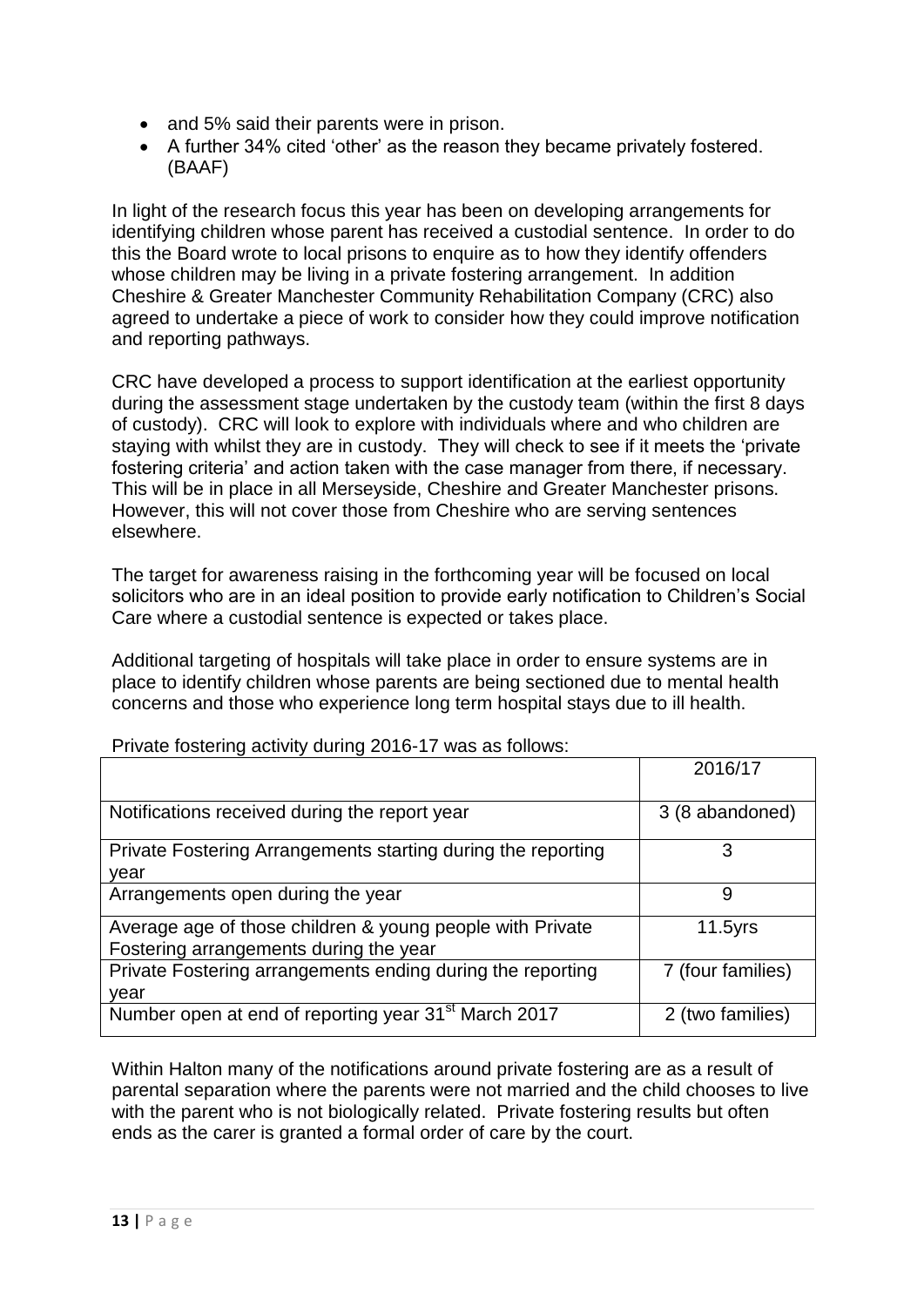## **5.10 Children who are Adopted**

The number of adoptions from care during the reporting period was 13, all of whom were placed with prospective adopters within 12 months of the decision to adopt.

The government sets two threshold measures for adoption:

A1: Average time between a child entering care and moving in with its adoptive family. This threshold is 426 days and Halton's forecast is 467 days suggesting an improvement from the previous three year period, but not below the threshold. A2: Average time between a Local Authority receiving court authority to place a child and the Local Authority deciding on a match to an adoptive family. This threshold is 121 days and Halton's forecast is 187 days suggesting an improvement from the previous three year period, but not below the threshold.

Despite an improvement in both indicators Halton did not meet either of the thresholds. Data published from the previous year suggests that few local authorities met the thresholds. Data is awaited to confirm the position for the three year period ending 31st March 2017.

### **5.11 Missing Children**

Catch22 has been commissioned to provide the Missing from Home Service across Cheshire since 2012. Staff from Catch22 work closely with the police Missing from Home Coordinator and other partners. They undertake return interviews and assessment, followed by direct intervention work as required. They also undertake independent return interviews with Halton's children in care, placed outside Cheshire, but living within a 20 mile radius.

![](_page_13_Figure_7.jpeg)

### **Missing Children Data April 2016 – March 2017**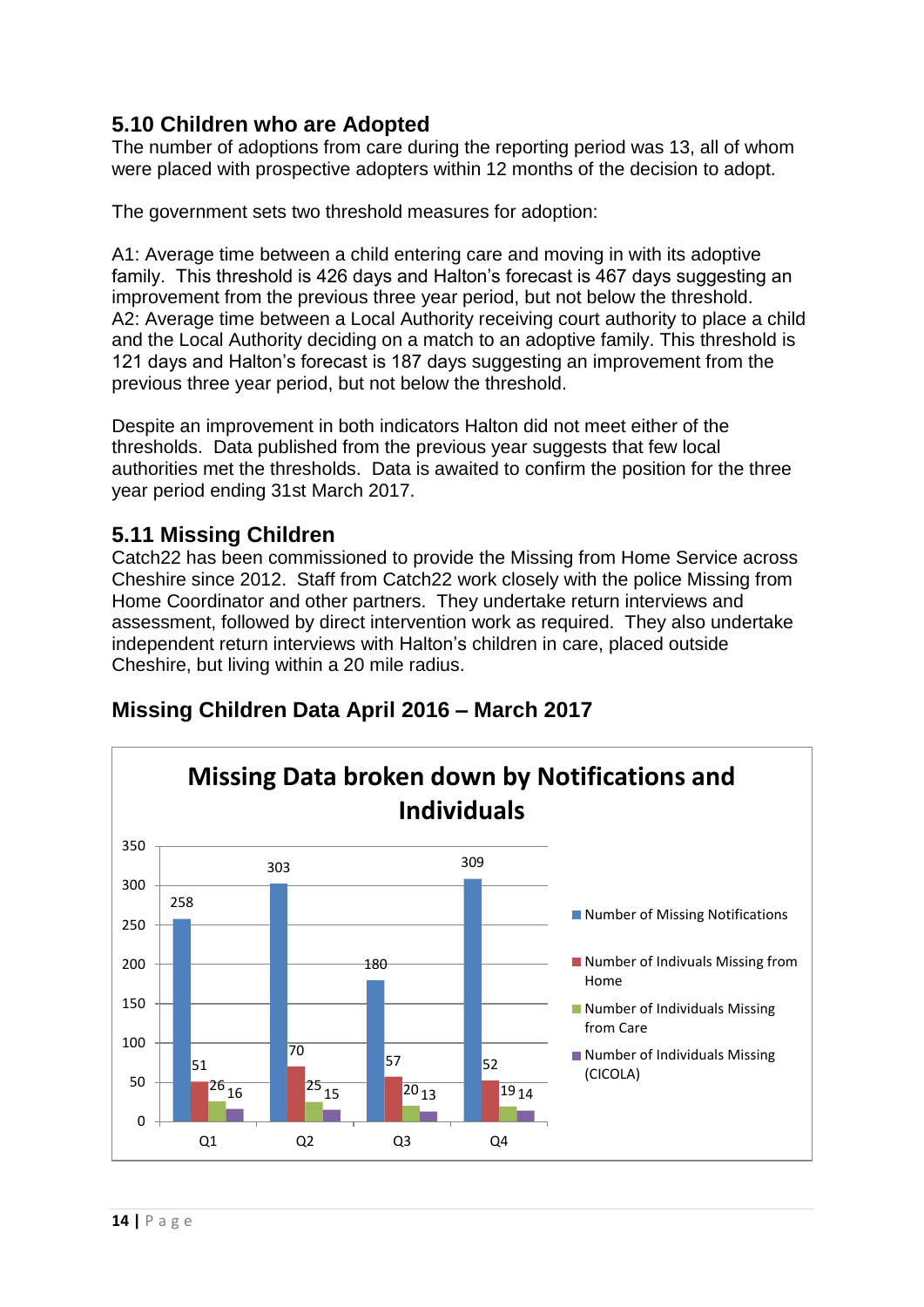In total, the Local Authority have recorded 1050 incidents relating to children being reported missing or absent.

The below is a breakdown by missing incident relating to whether the children were currently open to Social Work when they went missing.

473 Children in Care 236 CiCOLA 71 Child in Need 34 Child Protection

Of these 814 incidents the actual number of children who have been reported missing is 251.

The breakdown below shows the numbers currently open to Social Work when they went missing.

44 Children in Care 37 CiCOLA 40 Children in Need 18 Child Protection

Children in Care in Halton – both Haton's children and CiCOLAs - equate to 68% of all missing incidents.

### **5.12 Child Sexual Exploitation (CSE)**

Sexual exploitation can happen to boys and girls from any background. Any child under the age of 18 may find themselves in a situation that makes them vulnerable to CSE. Perpetrators can be male or female, adults or other young people.

Further detail of CSE work in Halton is set out in the section on the CSE, Missing and Trafficked Children Sub Group.

#### **5.13 Domestic Abuse**

In April 2016 Catch22 were commissioned to provide a Domestic Abuse Service for families in Halton which includes a range of interventions:

- Halton Domestic Abuse Family Service for those receiving tier 3 services ie known to Children's Social Care. This includes safety planning for children to support them in keeping safe within the home; a structured programme for victims/survivors that ensures risk reduction strategies and education and awareness around domestic abuse and the impact on parenting.
- The Gateway Programme to raise awareness of the impact and dynamics of controlling relationships.
- The Jigsaw Programme to provide children who have lived with Domestic Abuse the opportunity to share their experiences in a safe and supportive environment.

Following involvement with the service one young person attended a trustee visit as a Peer Mentor to share their experiences of the service. 12 adult victim/survivors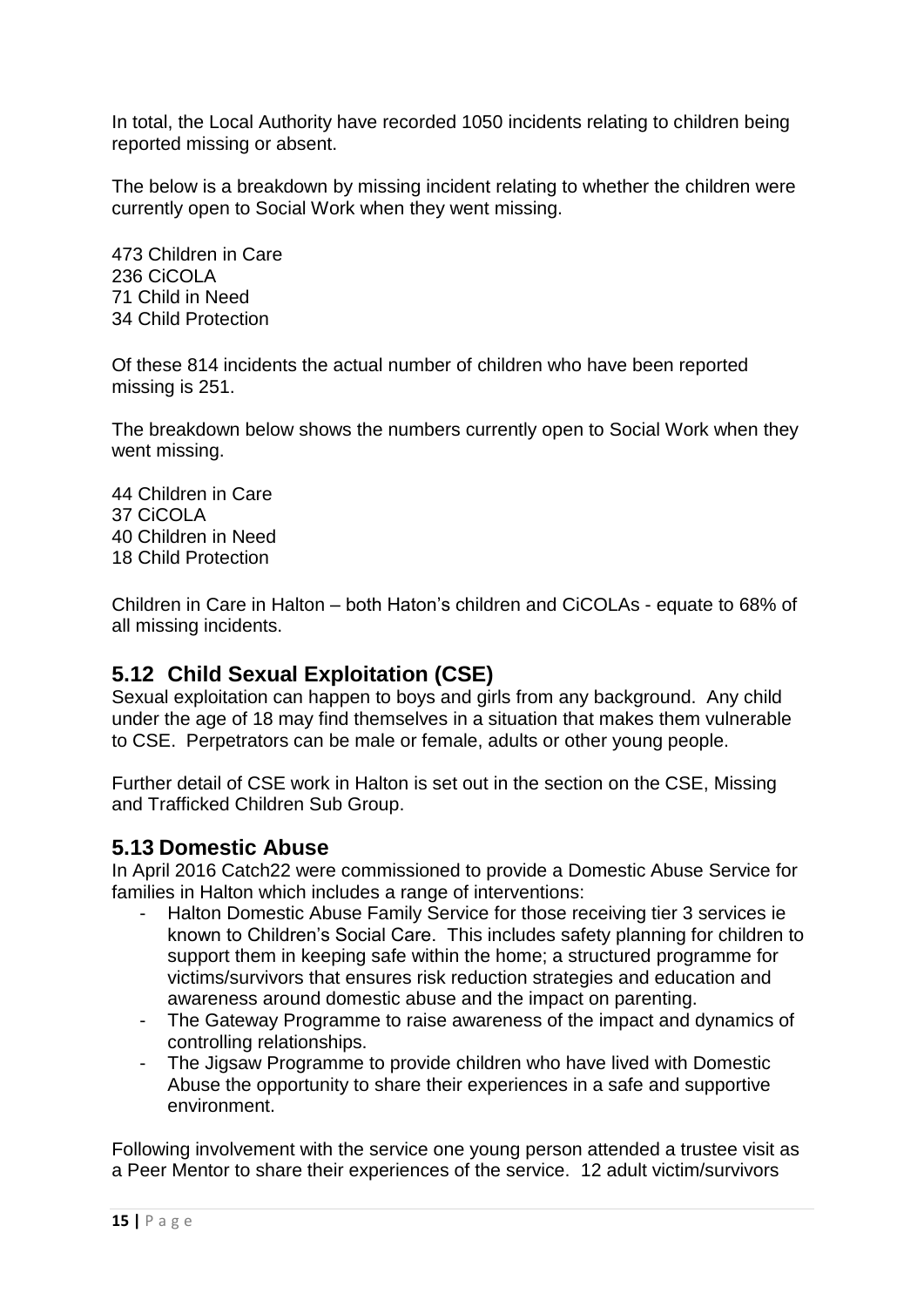have agreed to be Peer Champions. For 2017-18 there are plans to provide a service for young people who need help managing conflict in their relationship with their parents or carers.

Operation Encompass aims to safeguard and support children and young people who have been involved in a domestic abuse incident. Following such incidents the Police contact a trained member of staff at school/college who then offers appropriate support to the child. Following a pilot the approach was rolled out to all schools in Halton from January 2016, and is now embedded across all schools in Halton, as well as Riverside College. This is an initiative which has been welcomed by schools. Reporting has been improved during the year with schools informing the police as to the support they have provided to children and families following information received.

## **The Work of the Sub Groups 6.1 Scrutiny and Performance Sub Group**

The role of this Sub Group is central to the monitoring and evaluation function of the HSCB. The Sub Group oversees actions from a programme of audit activity across the Levels of Need Framework including the Common Assessment Framework, Child in Need and Child Protection Plans, Children in Care and Care Leavers.

During 2016-17 the HSCB coordinated three Multi-Agency audits and from this good practice and areas for improvement were identified.

Key Achievements:

- 100% return on S175/157 audits of schools to demonstrate the effectiveness of their safeguarding arrangements.
- Revision of the audit process to improve attendance at focus groups by frontline staff to improve learning.

## **6.2 Child Sexual Exploitation, Missing and Trafficked Children Sub Group**

The Sub Group achieved the following in 2016-17:

- Developing a Pan Cheshire Modern Slavery Strategy for launch in May 2017 that covered children and adults, and a Safeguarding Trafficked Children Protocol.
- Bridgewater Community Healthcare NHS Foundation Trust embedded child trafficking training into their safeguarding training programmes and the content has been updated and extended to include Human Trafficking and Modern Day Slavery. There has been development and ratification of new safeguarding children guidelines including Human Trafficking and Modern Slavery.
- Cheshire Police produced guidance on Modern Slavery for frontline officers; delivered training, and identified Modern Slavery single points of contact in each Local Policing Unit.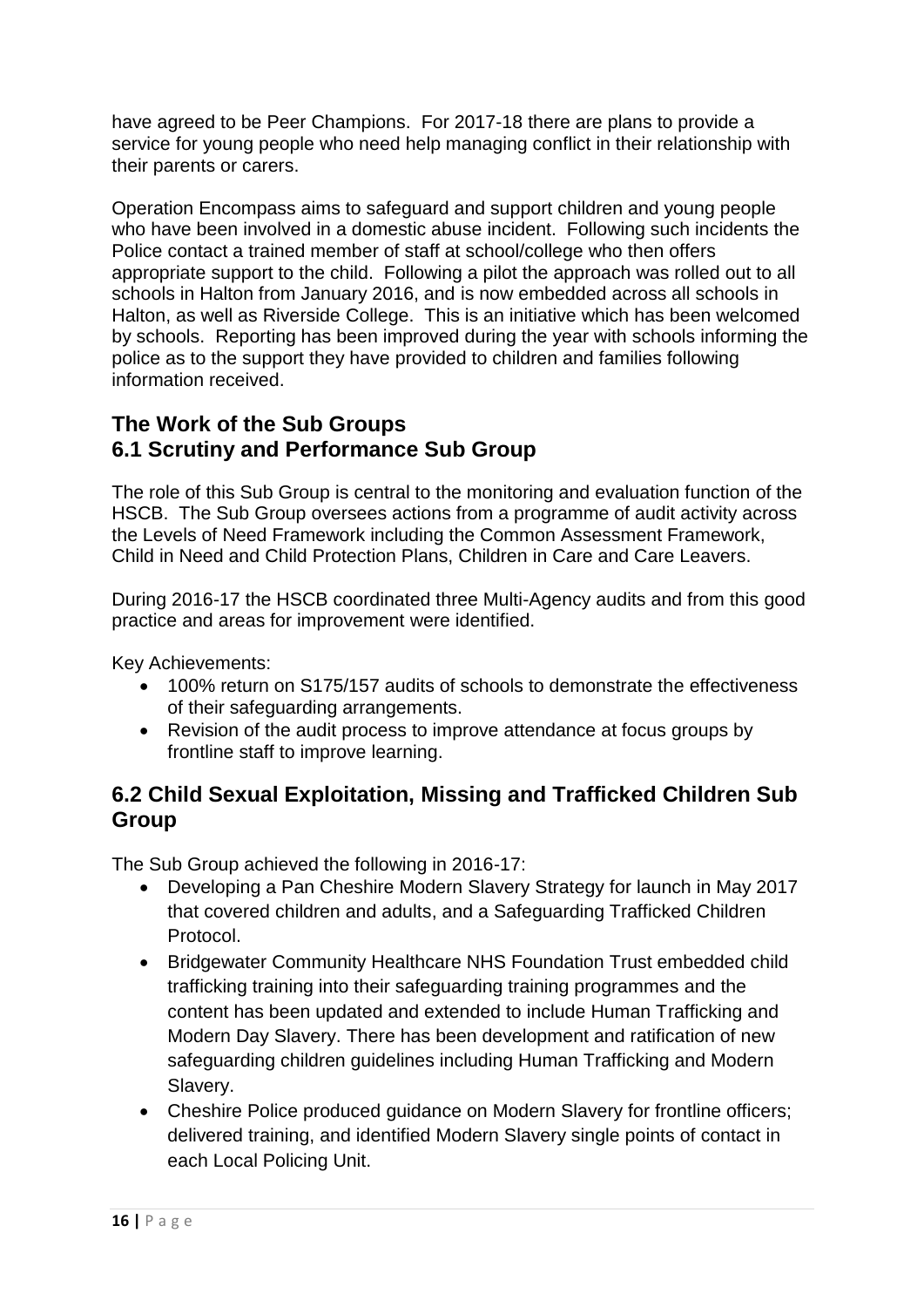- Lead staff in the Youth Justice Service (YJS) completed Trafficking training to inform development of agency guidelines.
- CSE Peer review of a neighbouring area.
- Revising the Pan Cheshire CSE Protocol.
- The re-launched CSE Operational Group further developed ensuring good representation from partners and oversight of all CSE Screening Tools by the CSE Coordinator at Cheshire Police, and a consistent approach to identifying children at risk of CSE recorded by partners.
- Revising processes within iCART to ensure that the risks identified via CSE Screening Tools are considered by a multi-agency group including Police, Catch22, Social Work and Early Help practitioners.
- The YJS has its own CSE/Missing/Modern Slavery Group Meeting where strategic and operational updates from the four Cheshire areas, update and monitoring of YJS CSE data, update on interventions and training are all discussed. The YJS also has a CSE Practitioner Panel which includes the Lead CSE Practitioners and considers any cases where there are CSE/Missing/Modern Slavery concerns and the YJS is providing an intervention.
- CSE training in place across a range of partner agencies which compliments multi-agency training.
- CSE Champions have been evidencing the work they have been doing within their organisations in order to continue to promote CSE and the responsibilities within their agencies which has included:
	- A song written by the YJS Girls Group, Captive
	- Use of social media to promote #talkinghands
	- Market stalls for public, students and staff in local hospitals and Riverside College.
	- CSE is a topic on the Tutorial scheme of work at Riverside College, along with awareness raising via the health & wellbeing magazine.
	- Police Youth Engagement Officers deliver CSE awareness in schools to pupils.

Priorities for 2017-18 include:

- Revising the terms of reference of the Sub Group to include Modern Slavery.
- Delivering Modern Slavery training across the workforce to embed pathways and good practice.
- Partners to complete a CSE audit.

### **6.3 Health Sub Group**

The Health Sub Group achieved the aim to broaden its remit to sit under both the Safeguarding Adults and Children Boards. The terms of reference, membership, priorities and Work Plan were reviewed.

There have been a number of changes in key personnel across the Health Sector partners. Most significantly NHS Halton Clinical Commissioning Group (CCG)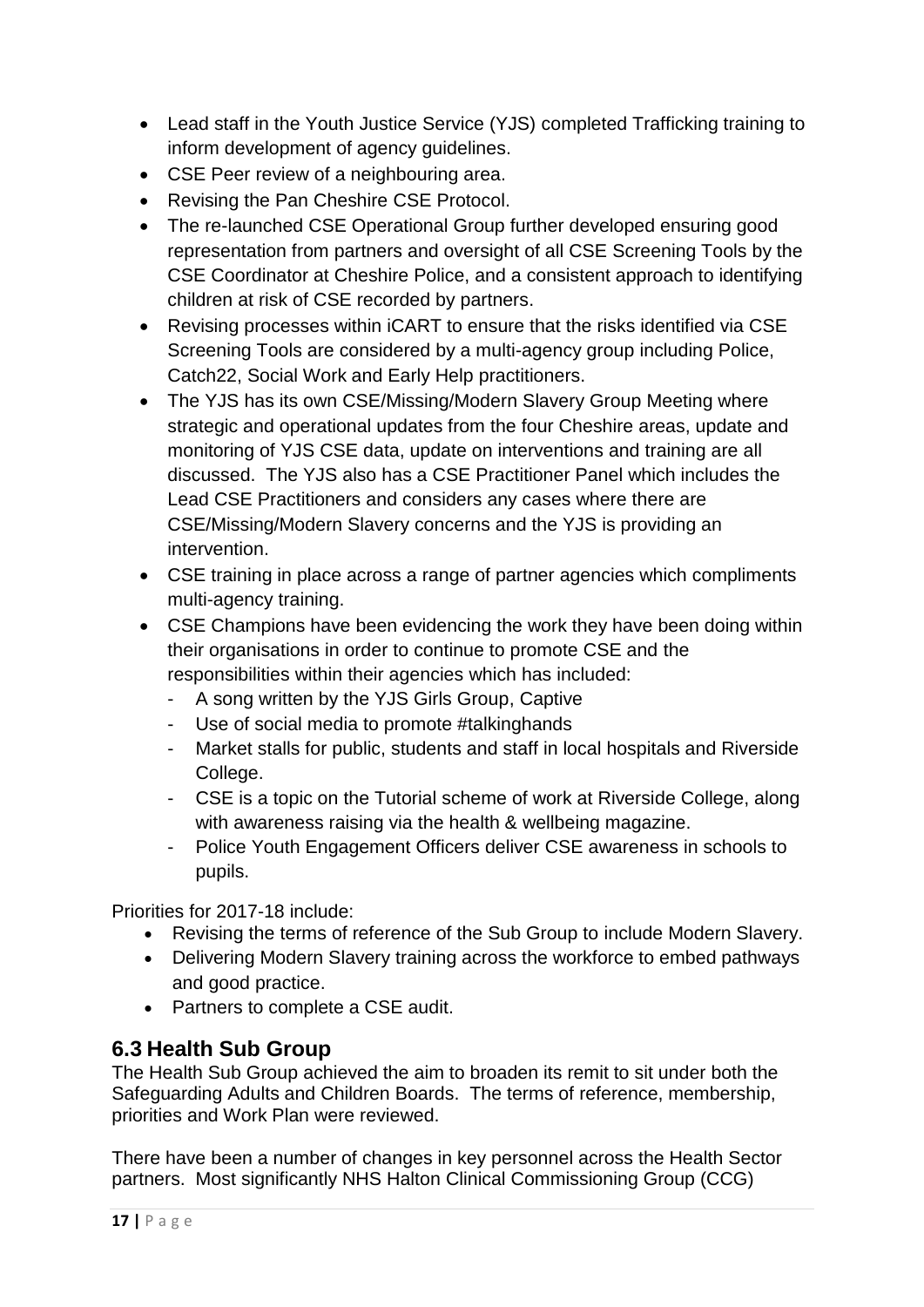appointed a new Chief Nurse towards the end of the year, and will be recruiting to the roles of Designated Nurse Safeguarding Children & Children in Care, Designated Nurse Safeguarding Adults, Named GP for Vulnerable Groups (incorporating both Adults and Children), and Designated Doctor Safeguarding Children. It is of concern that the Designated Doctor post has been vacant throughout 2016-17.

The Sub Group achieved the following in 2016-17:

- Developing the Sub Group to report to both the Safeguarding Adults and Children Boards.
- Halton CCG coordinated a mapping exercise with providers against the Joint Targeted Area Inspection (JTAI) Domestic Abuse thematic inspection framework.
- Providers attending and reporting to MARAC (Multi-Agency Risk Assessment Conference which is a victim-focussed meeting where information is shared on the highest risk cases of domestic abuse) and MAPPA (Multi-Agency Public Protection Arrangements where agencies work together to assess and manage violent and sexual offenders to protect the public from harm)
- Provider involvement in a range of awareness activity relating to CSE, Domestic Abuse and Honour Based Violence.
- Revised and delivered training on a reporting template for Primary Care to Child Protection Conferences.

Priorities for 2017-18 include:

- Managing risk within out of area placements
- Ensuring outcomes in Children in Care health processes
- Full implementation of findings from all case review processes
- Implementation of recommendations relating to the Health Sector from inspections

## **6.4 Safer Workforce & Development Sub Group**

The Safer Workforce & Development Sub Group reports to both the Safeguarding Adults and Children Boards in Halton. This year Cheshire Fire and Rescue Service became members of the Sub Group which has improved their engagement with learning and development activity in Halton which had been identified as an area for improvement during the Ofsted review of the HSCB in November 2014.

The Sub Group achieved the following in 2016-17:

- Revision of the joint safeguarding adults and children Training Needs Analysis.
- Compliance of schools against Sub Group priorities including training, safer recruitment processes and LADO scrutinised via the S175/157 Audits.
- Bridgewater Community Healthcare NHS Foundation Trust revised and updated their Safeguarding Supervision Policy
- Warrington & Halton Hospitals Foundation Trust increased capacity in the Trust to deliver supervision training by training staff on the NSPCC's safeguarding supervision training.
- Revision of Health provider organisations' Allegations Management procedures and monitoring via Key Performance Indicator reporting to Halton CCG.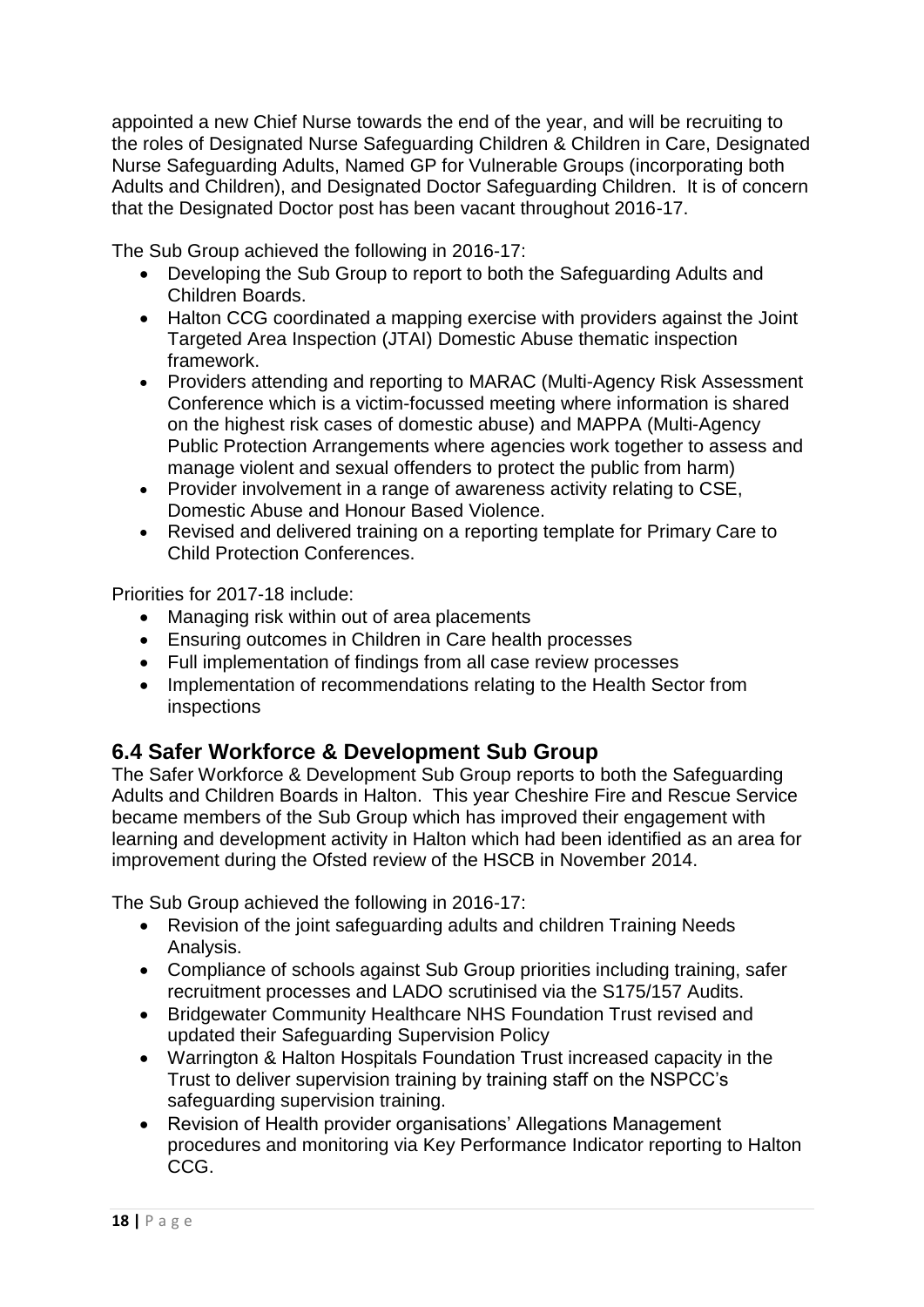• Implementation of an electronic Training Management System for the 2017-18 Training Programme which allows individuals and single points of contact within partner organisations to manage training records.

Although the Training Pool was enhanced by the addition of staff from the Safeguarding Nursing Team at Bridgewater Community Healthcare NHS Foundation Trust and HR staff from Halton BC maintaining a multi-agency, multi-disciplinary Training Pool is an ongoing concern for the HSCB. Without maintaining sufficient capacity within the Training Pool the HSCB will be unable to continue to deliver the range of multi-agency training currently on offer.

Priorities for 2017-18 include:

- Securing training pool representation and commitment to deliver courses from a broader range of partner agencies.
- Undertaking quality assurance of the LADO process.

#### **6.5 Training Activity 2016-17**

The HSCB has a responsibility to ensure that appropriate safeguarding training is available to the workforce across the borough. This work is led by the Safer Workforce & Development Sub Group.

The 2016-17 training programme saw 44 courses delivered with 886 participants attending. The HSCB also promoted a range of local and national e-learning. In addition bespoke training was delivered by the Board to Home Tutors and an Academy chain.

#### **Overall Agency Attendance on HSCB Courses 2016-17:**

Between  $1^{st}$  April 2016 and 31<sup>st</sup> of March 2017 16 different courses were offered in the HSCB Training Programme. Delivery ranged from 2 hours to two day face to face courses. In addition a range of local and national e-learning courses are also available. The pie chart below indicates the overall distribution of training places by agency and across sectors.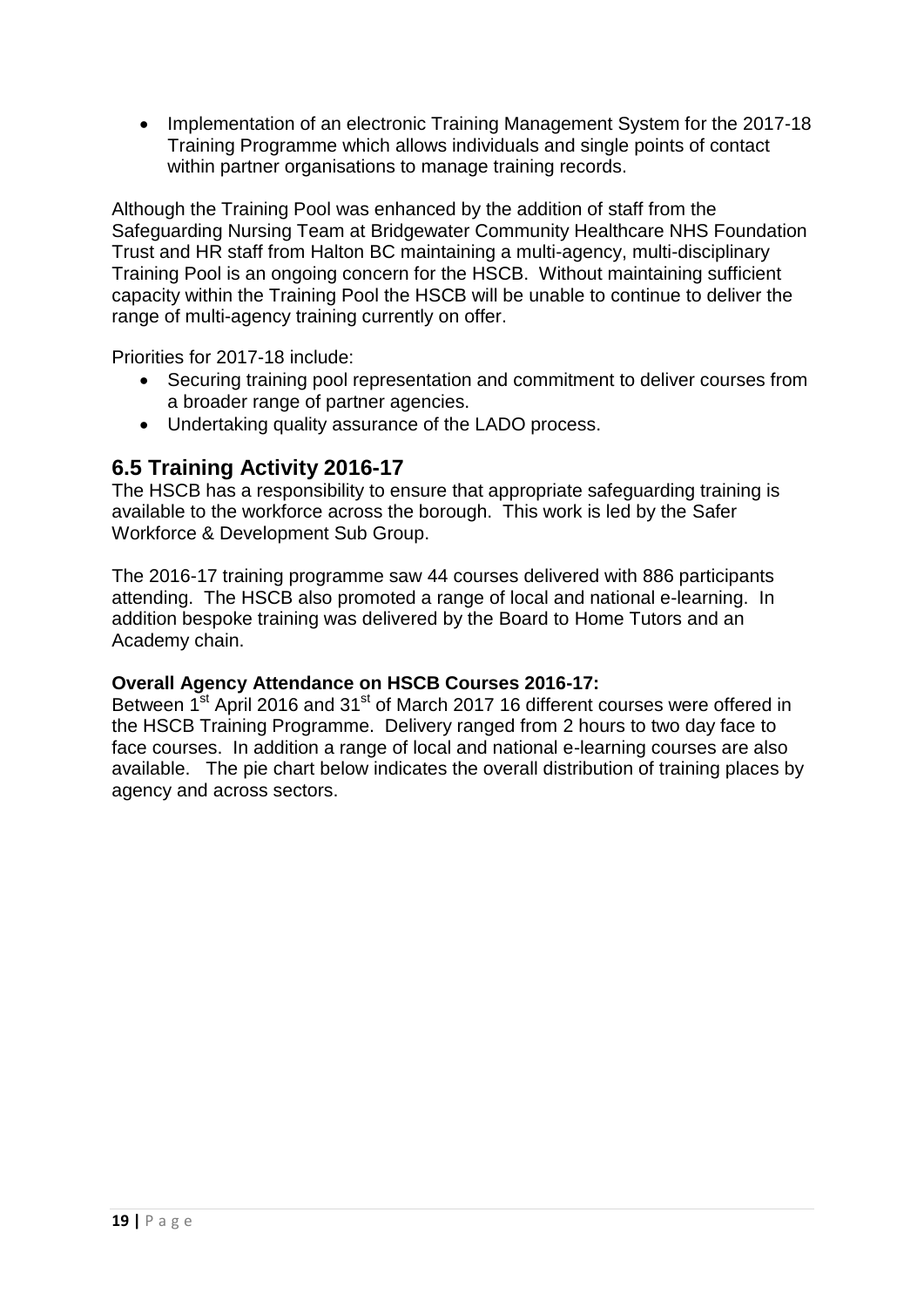![](_page_19_Figure_0.jpeg)

All courses are subject to immediate post course evaluation which is collated and used to develop delivery of future courses. In addition members of the Safer Workforce & Development Sub Group undertake post course impact evaluation telephone interviews with a sample of participants. The telephone interviews provide an opportunity for reflective interviews with course participants in order to identify how learning has made a difference to their day to day practice with children and families.

Examples of how training had made a difference to practice include:

- "My school is located in a very challenging area where a large proportion of our families have difficult circumstances. The training allowed me to revisit how to deal with difficult and challenging parents and meant that I could reaffirm our school's procedures and my own personal ways of managing such situations." *Senior Designated Person, School.*
- "My colleagues and I have been able to understand the impact of CSE and the recognised signs. We are far more aware of CSE through our interventions and now have a clear referral process into support agencies." *Housing Solutions Advisor.*
- "I have a case where I have used the CSE Screening Tool. The training informed how I complete the Screening Tool and share with others, e.g. making sure others are aware of whom the young person is associating with. I use this to see if other young people they are associating with are known to other agencies and if they have any concerns." *Supervising Social Worker, Fostering Service.*
- "This added awareness has meant that following a meeting in school, I telephoned a parent to talk in private as I had concerns about the potential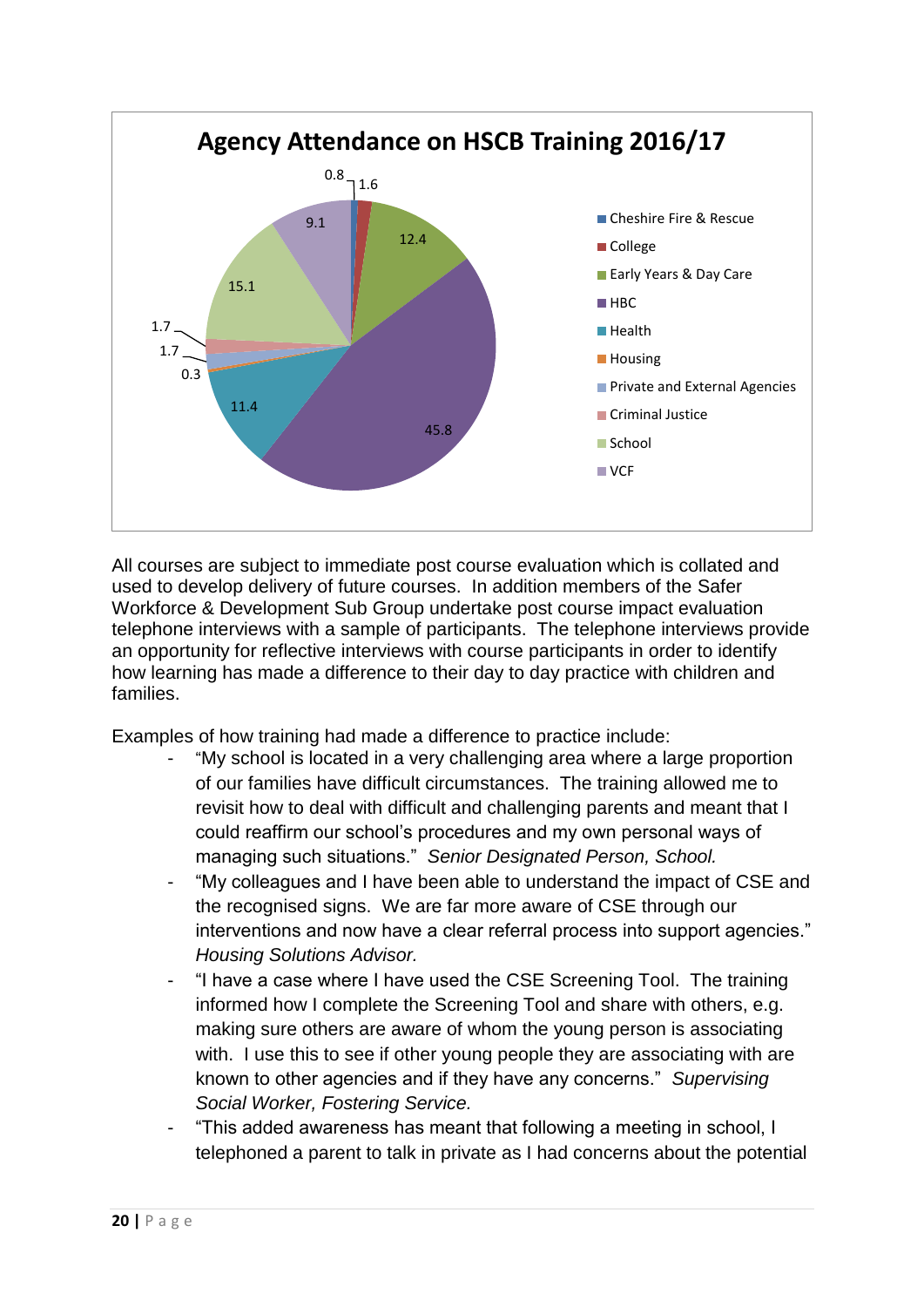for coercive behaviour in the relationship from what I had witnessed within the meeting." *Senior Designated Person, School*

- "I have recently picked up a case from out of borough that I will be going out on a home visit to next week where there are Mental Health issues. I will take the relapse indicators out with me as part of the assessment tools I use. I will also ask for consent about obtaining a copy of the Crisis Plan." *Education Welfare Officer, Attendance and Behaviour Service.*
- "I was able to communicate more effectively with Social Workers and Leaving Care PAs to ensure that I had a full picture of the young person's situation and needs. This meant that when I was referring to other organisations in relation to education, employment or training I was able to do this more appropriately and also to share information (with consent where necessary) to help them better support the young person to engage effectively and meet their potential." *Young People Caseworker, 14 -19 Team..*
- "There was one young person who lives with their grandmother under a Special Guardianship Order. They were acting quite strange, out of character. I talked to school and spoke to the Social Worker. The Social Worker did a home visit as a result and it turned out that the grandmother had developed Alzheimer's and the young person was trying to look after her. Before the training I might not have noticed this. The outcome was that Adult Social Care provided input supporting the young person and the family. The young person is now a lot happier, engaged and back to their old self." *SEN Caseworker, SEN Assessment Team.*
- "Since attending the training myself and the wider team have started sharing more information with other health providers regarding children who are known to the Service." *Nursery Nurse, Bridgewater Community Healthcare NHS Foundation Trust.*
- "I was at a step up meeting yesterday for a family who have been in and out of services for a long time. I asked where Dad was in all of this as no one had engaged with him. He did not go to meetings and was upstairs playing on the Xbox during visits. My rationale was that he is still in the family home and we cannot ignore his impact on the family. We focus so much on Mums and in this case Mum, who was attending the meetings, was being criticised for what she hadn't done." *Social Worker, iCART.*

## **6.6 Local Authority Designated Officer (LADO)**

Each local authority has a Designated Officer (LADO). The LADO must be informed of all allegations relating to adults who work with children whether they are a paid member of staff, foster carer or volunteer, where there is concern or an allegation that the person has:

- Behaved in a way that has harmed a child, or may have harmed a child;
- Possibly committed a criminal offence against or related to a child; or
- Behaved towards a child or children in a way that indicates they may pose a risk of harm to children.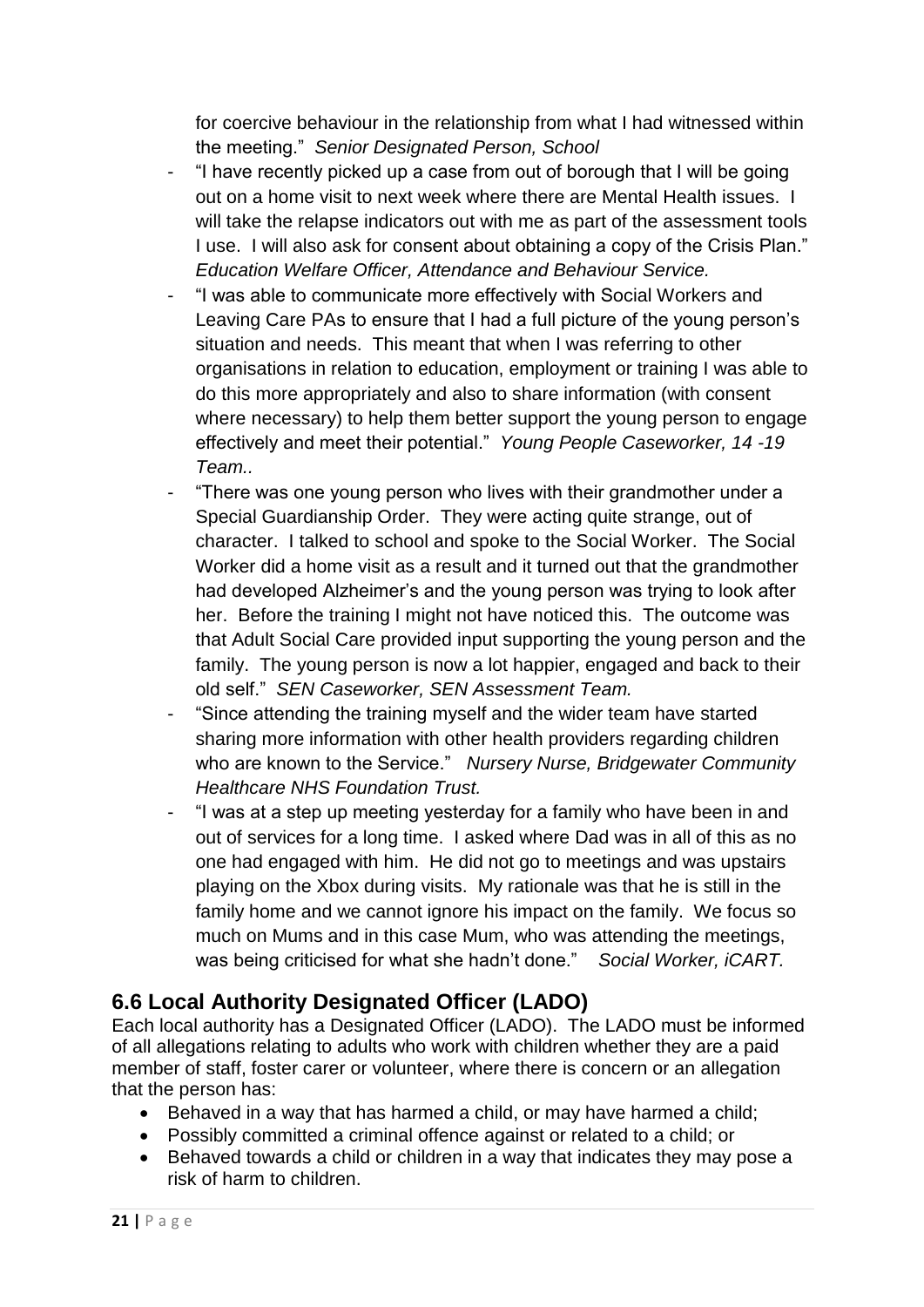The LADO's role includes providing advice and guidance to employers and voluntary agencies; management and oversight of individual cases; monitoring the progress of cases to ensure that they are dealt with as quickly as possible, consistent with a thorough and fair process. This is part of the process of ensuring that safer workforce practices are in place to safeguard children from individuals and practices which may be harmful. This process also safeguards staff by ensuring that malicious or unsubstantiated allegations are thoroughly investigated and resolved in a timely manner.

In 2016-17 the LADO received 140 consultations. This is a significant increase on 73 consultations in 2016-17 and 67 consultations in 2014-15. Of these 59 were dealt with as allegations that resulted in strategy meetings, compared with 33 in 2015-16 and 30 in 2014-15. Proportionately this shows a slight reduction in the number of consultations converting into referrals, at 42% compared with 45%. This conversion rate is similar to that reported by other LADOs in the North West and should not be seen as a concern. This demonstrates the positive links and awareness of the LADO role, and that agencies feel able to contact the LADO for advice and guidance. It also reflects the expectations of OFSTED on providers to contact the LADO even when it is clear that the threshold is not met.

Due to the particular vulnerabilities of disabled children the LADOs operate slightly differently for such cases. Where a child is non-verbal these allegations are overseen by the LADO regardless of whether there is a specific professional identified. In the main this is due to non-verbal children not making the allegation themselves rather they tend to be made by other caregivers and often relate to injuries that cannot be explained. The importance of medical advice in these cases should not be under estimated and there has been a case recently whereby the medical report was not provided in a timely manner. Another instance identified the need to go back to the medic with specific questions about equipment and the child's disability in terms of understanding whether injuries could be explained.

Last year the LADO began reporting on how quickly strategy meetings are convened from point of referral. Only 5 strategy meetings out of 59 were convened outside of the agreed 7 days from referral during 2016-17. This is an improvement on last year. This was due to factors including: it not being possible to get the right professionals together within the time period; capacity within the Safeguarding Unit meaning that there is no Chair available within the agreed timescale; and the referral being received late leading to a meeting being held retrospectively, or managed virtually and therefore there is not a date attached to the strategy.

Last year the HSCB agreed to develop a process for quality assuring the LADO investigations. A process has been ratified by the HSCB which will be undertaken by members of the Safer Workforce & Development Sub Group in 2017.

It was reported in last year's Annual Report that following the Department for Education's decision to reinstate the outcome "unfounded" across the workforce, including teachers, the HSCB agreed that the LADO would reinstate use of there had been no cases which had concluded during the year where it had determined that the outcome of the case was "unfounded".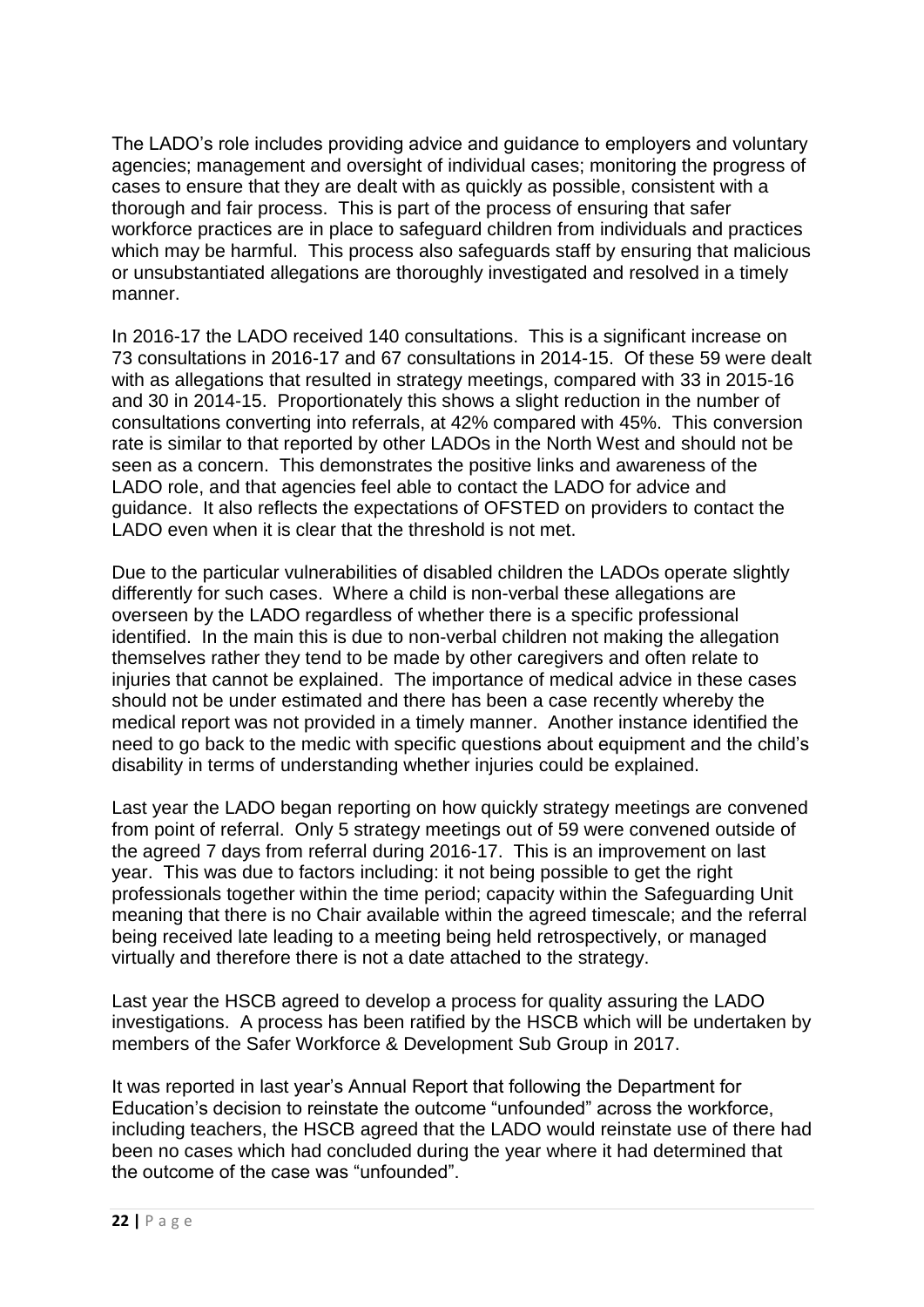Training this year focused on developing safer organisations and the identification of emotional harm. Anonymised real case examples were used to reflect the audience and help conceptualise the information. An increase in consultations was seen as a result of this awareness raising and the training received positive feedback. Next year's training will focus upon Codes of Conduct due to the type of consultations received during 2016-17.

## **6.7 Policy & Procedures Sub Group**

The Pan Cheshire Policy & Procedures Sub Group terms of reference and membership was reviewed. The group now consists of multi-agency membership across Cheshire and is chaired by the Independent Chair of Cheshire West & Chester and Cheshire East LSCBs. The group has a forward plan against which updates are reported to the four Cheshire LSCBs. The key functions of the group are to:

- Coordinate revision of the Pan Cheshire LSCB Multi-Agency Safeguarding Children Procedures Manual
- Identify topics which can benefit from a Pan Cheshire procedures approach

The Sub Group achieved the following in 2016-17:

- Produced an LSCB Escalation Policy
- Produced Female Genital Mutilation Procedures
- Coordinated revisions to the Pan Cheshire LSCB Multi-Agency Safeguarding Children Procedures Manual

Priorities for 2017-18 are:

- Sexually Harmful Behaviours Principles
- Child Protection Appeals (parents who appeal the safeguarding decision)
- Information Sharing Agreements

### **6.8 Child Death Overview Panel (CDOP)**

All Boards have a statutory requirement to review the circumstances of the deaths of every child under the age of 18 years, who normally reside in the borough. This is in order to identify any potentially preventable child deaths.

Preventable child deaths are defined as those in which "modifiable factors" may have contributed to the death. These are factors which, if changed, could help to reduce the risk of injury or death in other children, although we cannot say that they would have prevented this particular child from dying.

The review of child deaths for Halton is undertaken by the Pan Cheshire Child Death Overview Panel. The Panel has an Independent Chair, Hayley Frame.

In 2016-17 there were eight deaths of Halton children reported to the Pan Cheshire Child Death Overview Panel. This is a slight increase on the previous year of 6 deaths. 18 Halton child deaths were reviewed and closed by the Panel during the year; five from 2014-15, six from 2015-16 and seven from 2016-17.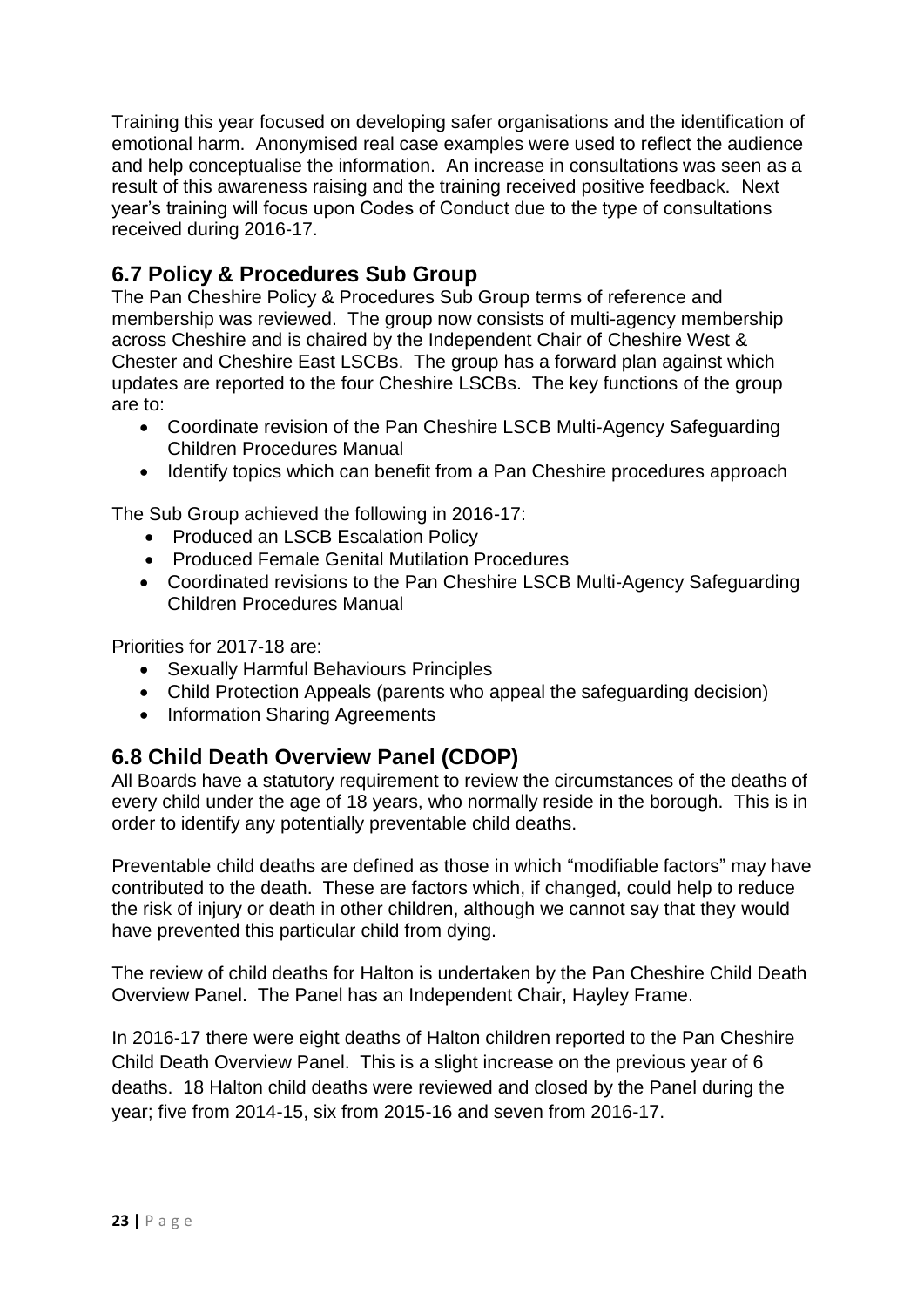Published data shows that during a similar period (2013-15) the rate of child death (aged 1-17 years) in Halton was 14.5 deaths per 100,000 population, which is slightly higher than the England and North West averages. However, the infant mortality rate (under 1 year of age) during the same period was lower in Halton (3 per 1,000 live births) than the national (3.9) and regional (4.2) averages.

The Pan Cheshire CDOP Annual Report is published on the HSCB's website.

### **7. Learning and Improvement Activity:**

The HSCB undertakes a range of activity under the Learning and Improvement Framework including case reviews, audits and performance reporting. The Board published a Serious Case Review report referred to in last year's Annual Report which focussed upon a case of a young person who suffered a life threatening incident due to neglect.

A Practice Learning Review was undertaken on a case which did not meet the criteria for a Serious Case Review, but which the HSCB agreed would benefit from a review of multi-agency working by an independent reviewer. The learning from this review focusses upon how agencies work together when young people are repeatedly missing from home, including cross border working. The HSCB has drawn up an action plan to address the learning and to measure the impact. The agencies involved have also drawn up their own action plans which they will report on to the HSCB.

An audit schedule of Multi-Agency practice audits continued. Themes for 2016-17 were: Child Sexual Exploitation, Children with Disabilities and Sexual Abuse. Additional audits were undertaken on Early Intervention, Single Assessments, Return Interviews and how they inform children's plans and a Pan Cheshire audit on the quality of Return Interviews for missing children. The learning from the audit schedule continues to be used to inform practice.

## **8. HSCB Challenge:**

The HSCB has provided challenge in respect of a number of issues during the year. This has included:

- Attendance at Case Conferences and Submission of Reports reporting from the Safeguarding Unit identified a range of concerns in relation to Child Protection Conferences, including failure to share reports with families prior to conference and attendance of agencies. The issues were impacting upon the conferences which in some instances were cancelled in order to give families the opportunity to consider the content of reports. The Chair of the Board wrote to all partners asking them to respond to the concerns and to provide assurance as to how they were managing to meet their statutory requirements. Partners responded and changes were made. For example, Bridgewater Community Healthcare Trust put a process in place to ensure that one member of staff could report on behalf of the service; Cheshire Police also made changes with dedicated civilian staff being recruited to attend in place of Police Officers.
- Response Times by the Children's Social Care Contact Centre to Calls one of the partners raised concerns regarding the significant time it could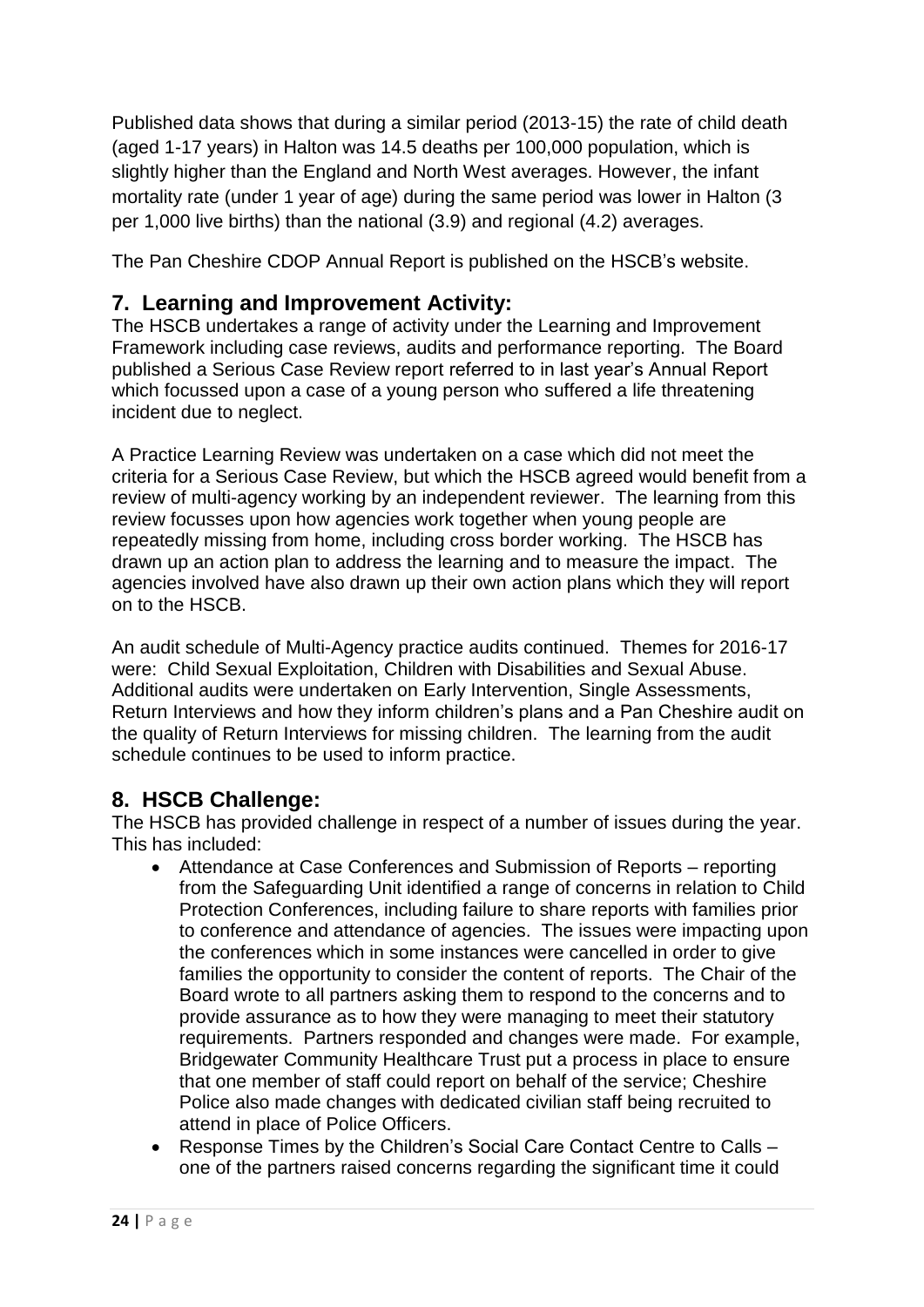take for safeguarding calls to be answered by the Contact Centre. This was of particular concern should members of the public call to report safeguarding concerns as they may be less likely to wait for their call to be answered.

The Board asked for a report on call waiting and response times from the Manager of the Contact Centre. This demonstrated the priority given to calls for children or adult safeguarding over calls to the general switchboard number. All partners were reminded of the direct number for the Children's Social Care Contact Centre, and times of anticipated high demand highlighted. Changes were also made to the Halton BC internet page to make it clearer for the public. No further concerns have been raised by partners.

- CiCOLA Notifications the Board recognises that CiCOLAs are a particularly vulnerable group. Notification to the Local Authority prior to placement and when the child leaves is therefore important. Local authorities placing children often fail to notify Halton BC. The Director for Children's Services has written to his counterparts to highlight these requirements. In addition, the Chair of the Board wrote to children's homes and independent fostering agencies in the area to remind them of their responsibility to also notify Halton BC when a child is placed with them from another area.
- Private Fostering Awareness in Relation to Prisoners an area identified for improvement was in developing arrangements for identifying children whose parent has received a custodial sentence. The Chair of the Board wrote to local prisons to enquire as to how they identify offenders whose children may be living in a private fostering arrangement. In addition Cheshire & Greater Manchester Community Rehabilitation Company (CRC) also agreed to undertake a piece of work to consider how they could improve notification and reporting pathways. This new pathway will be introduced in 2017-18 and the HSCB will monitor the impact.

#### **9.0 Update from Ofsted Review of Effectiveness of the Board 2014:**

In November/December 2014 a review of the effectiveness of the HSCB took place during the Local Authority single inspection of services for children in need of help, protection, children looked after and care leavers. Nine areas for improvement were identified from Ofsted's review of the HSCB. Since the review the areas for improvement have been addressed as follows:

- i. Ensure that the Board's annual safeguarding report is published immediately – the report was published on the HSCB website and a schedule implemented to ensure that future reports are published each September.
- ii. Ensure that all partner agencies attend Board meetings regularly and are active participants in the work of the HSCB – attendance at all levels of Board meetings is reviewed on a regular basis via the attendance logs; any issues are picked up and addressed by chairs at the earliest opportunity.
- iii. Work with Pan-Cheshire partner LSCBs to ensure that a chairperson for the Pan-Cheshire Child Death Overview Panel is appointed as soon as possible to ensure that the Panel's work does not lose momentum – an Independent Chair was appointed under a Pan Cheshire arrangement.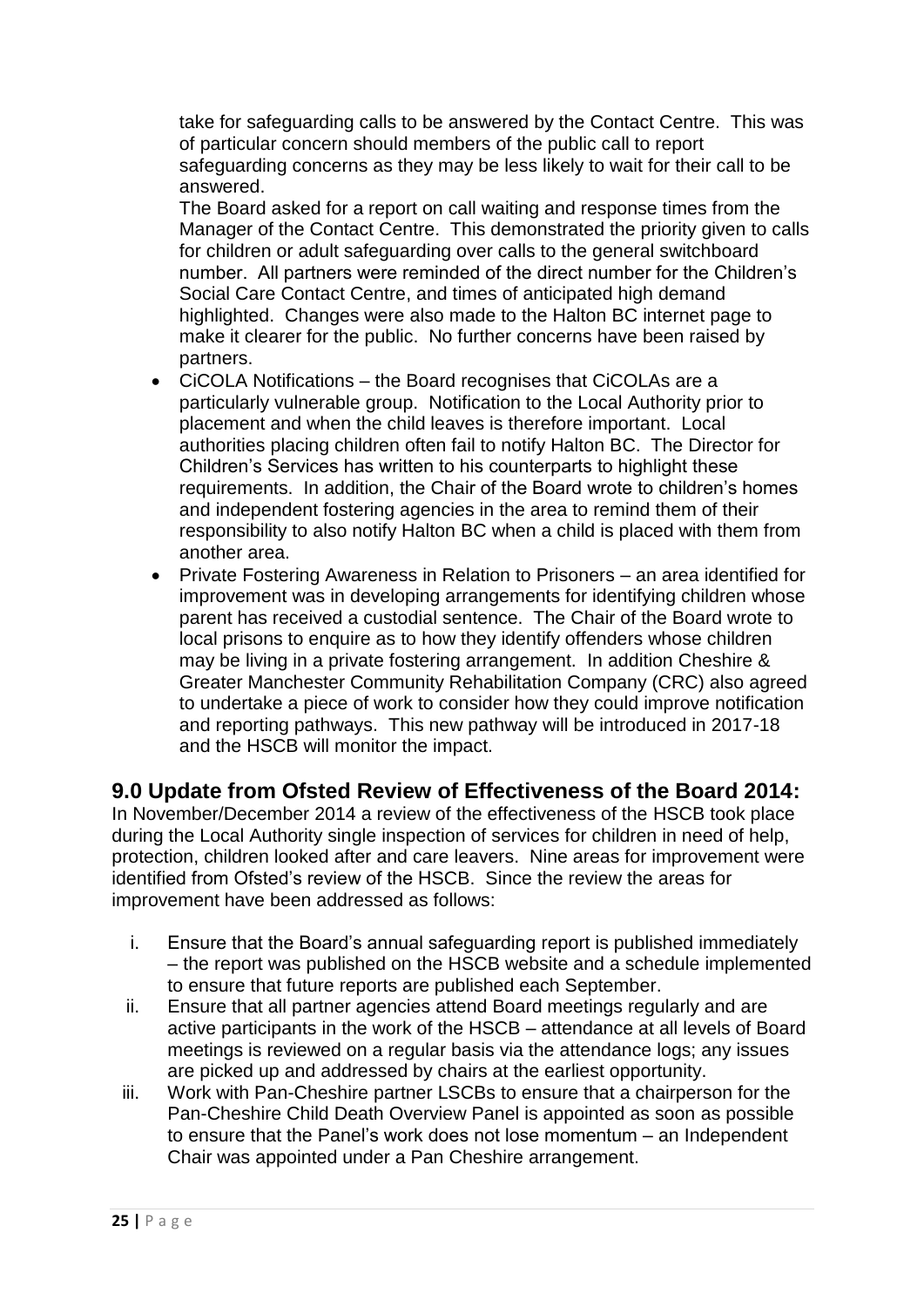- iv. Establish effective information sharing arrangements with health partners to ensure that their own internal processes do not create delays in the work of the Board – all health partners signed up to information sharing agreements, and the Health Sub Group ensures that any delays are identified and challenged.
- v. Ensure that actions identified at Board meetings are followed through systematically to hold all partners to account for the work they do on behalf of the Board – actions are tracked and it is expected that the planned restructure of the HSCB with the implementation of the Quality Assurance & Scrutiny Board form April will improve the completion rate of actions given that a layer of reporting has been removed and that the Board will meet more frequently than the Executive whose functions it replaces.
- vi. Establish an effective working partnership with local faith-based organisations, utilising the role of the appropriate Board members to engage with the wider community – a Faith Safeguarding Forum has been established; the Forum delivered a well attended safeguarding event in March 2017.
- vii. Ensure that relevant staff from all partner agencies attend regular multiagency training events to maximise opportunities for learning to support professional development – training attendance is monitored and reported to the HSCB; a new electronic Training Management System will come on line from April 2017 to support reporting.
- viii. Ensure that all partner agencies have a good understanding of private fostering arrangements and that effective processes are in place to promote the notification and understanding of private fostering arrangements across the partnership – specific work is outlined in the Private Fostering section of the Annual Report (see Section 5.9).
- ix. Put in place opportunities for children and young people to inform the work of the Board – this continues to be an area which the HSCB needs to focus upon. Opportunities have been taken to engage with children and young people via local events, work with the Children's Trust and during the Crucial Crew workshops. This will be a strategic priority for the Board in its 2017-19 Business Plan.

## **10.0 Key Priorities 2017-18:**

The HSCB has focussed its key strategic priorities for 2017-18 on the following:

- 1. Ensuring that the Board has effective and efficient structures, processes and resources in place to undertake its objectives and functions effectively.
- 2. Engage with children, young people and families in the work of the Board and safeguarding activity undertaken by partners.
- 3. Assuring the quality of practice in the local safeguarding context.
- 4. Support the development of a safe and informed workforce, including volunteers.

A new Business Plan for 2017-19 will track progress against these priorities.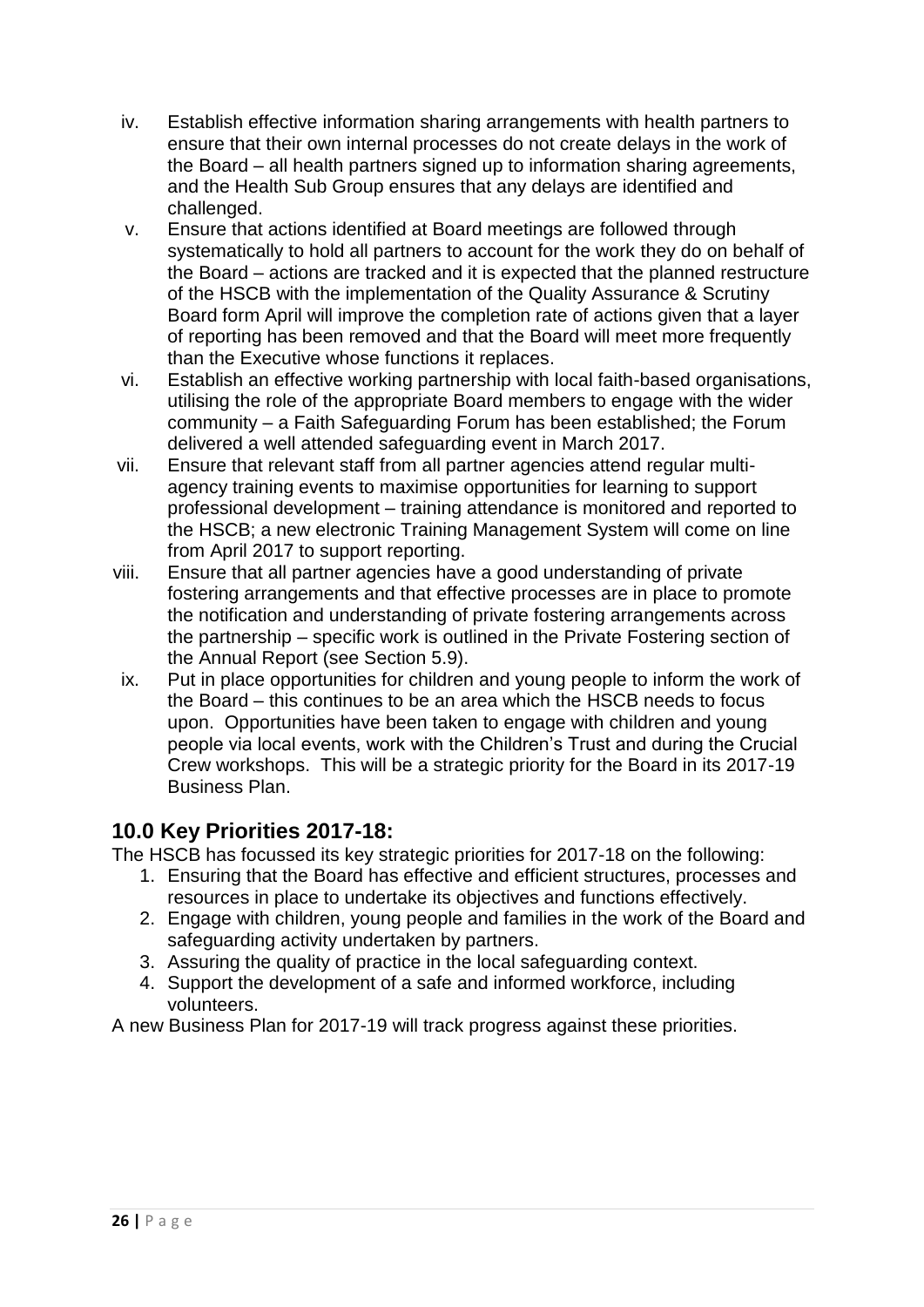## **HSCB Business Plan 2015-17**

| 1.0 | Identify and prevent children suffering harm                                                                                                                                                                                                               |                                                                                                                                                                                                        |                                                          |                                                                                                                                                                                                                                                                                                                                                                                                                                                                                                                                                                                                                                                                                                                                   |            |  |  |  |
|-----|------------------------------------------------------------------------------------------------------------------------------------------------------------------------------------------------------------------------------------------------------------|--------------------------------------------------------------------------------------------------------------------------------------------------------------------------------------------------------|----------------------------------------------------------|-----------------------------------------------------------------------------------------------------------------------------------------------------------------------------------------------------------------------------------------------------------------------------------------------------------------------------------------------------------------------------------------------------------------------------------------------------------------------------------------------------------------------------------------------------------------------------------------------------------------------------------------------------------------------------------------------------------------------------------|------------|--|--|--|
|     | Outcome                                                                                                                                                                                                                                                    | Performance Measurement                                                                                                                                                                                | Lead                                                     | Key Milestones in year 2                                                                                                                                                                                                                                                                                                                                                                                                                                                                                                                                                                                                                                                                                                          | Timescale  |  |  |  |
| 1.1 | Ensure that the<br>revised integrated<br>front door is working<br>effectively to ensure<br>that there is a prompt<br>and assured<br>response when<br>contacts and referrals<br>are made or new<br>information is<br>received about child<br>care concerns. | <b>Audits and quarterly</b><br>performance activity show how<br>integrated front door<br>arrangements improve<br>information sharing and<br>ensure that referrals are dealt<br>with within timescales. | <b>Scrutiny &amp;</b><br>Performance<br><b>Sub Group</b> | Audit of referrals completed<br>and reported to S+P Sub<br>Group<br>Multi-Agency Audit on CSE<br>cases July 2016 reported<br>to S+P and CSEMTC Sub<br><b>Groups</b><br><b>Early Intervention Audit</b><br>reported to S+P Sub Group<br><b>HSCB Chair's visit to</b><br><b>iCART</b><br>Performance reporting from<br>CSC has shown that timely<br>referrals have been made<br>and managed within<br>statutory timescales<br>The new multi-agency<br>model of working following<br>restructure of <i>iCART</i> and<br>Early Intervention has led<br>to further improvements in<br>timely sharing of<br>information and<br>assessment of children<br>More efficient and<br>$\bullet$<br>streamlined VPA<br>assessment utilising co- | March 2017 |  |  |  |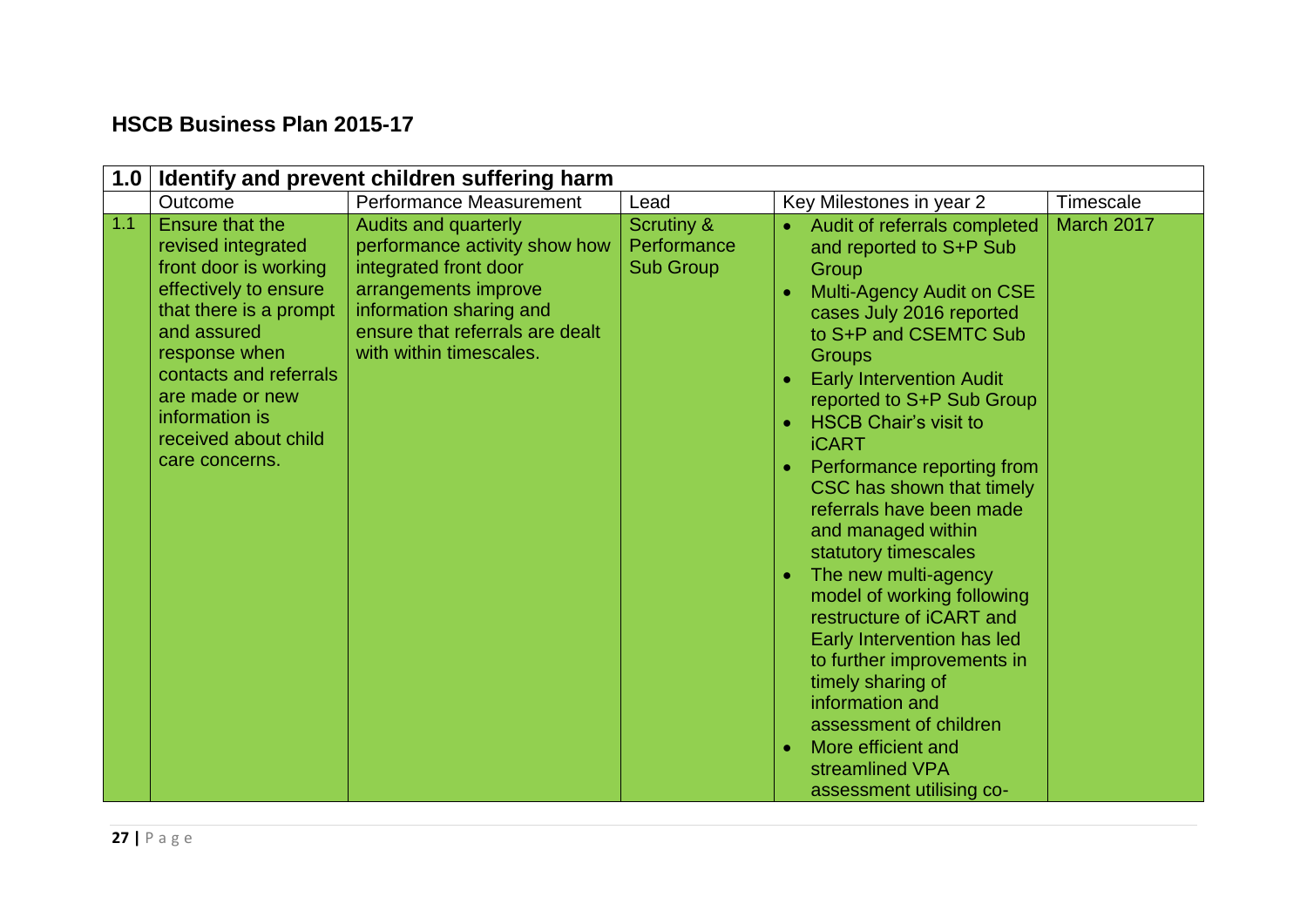|     |                                                                                                                                                                                                                                            |                                                                                                                                                                                                        |                                                          | location with partners.<br>Introduction of 360<br>$\bullet$<br>assessment by iCART<br>Unannounced visit from the<br>$\bullet$<br><b>HMIC where Police</b><br>received positive feedback<br>on supported information<br>sharing                                                                                                       |
|-----|--------------------------------------------------------------------------------------------------------------------------------------------------------------------------------------------------------------------------------------------|--------------------------------------------------------------------------------------------------------------------------------------------------------------------------------------------------------|----------------------------------------------------------|--------------------------------------------------------------------------------------------------------------------------------------------------------------------------------------------------------------------------------------------------------------------------------------------------------------------------------------|
| 2.0 |                                                                                                                                                                                                                                            | Protect children who are suffering or at risk of suffering harm                                                                                                                                        |                                                          |                                                                                                                                                                                                                                                                                                                                      |
|     | Outcome                                                                                                                                                                                                                                    | Performance Measurement                                                                                                                                                                                | Lead                                                     | Timescale<br>Key Milestones in year 2                                                                                                                                                                                                                                                                                                |
| 2.1 | Ensure that the<br>revised integrated<br>front door is working<br>effectively to ensure<br>that there is a prompt<br>and assured<br>response when<br>referrals are made or<br>new information is<br>received about child<br>care concerns. | <b>Audits and quarterly</b><br>performance activity show how<br>integrated front door<br>arrangements improve<br>information sharing and<br>ensure that referrals are dealt<br>with within timescales. | <b>Scrutiny &amp;</b><br>Performance<br><b>Sub Group</b> | March 2017<br>Audit of referrals completed<br>and reported to S+P Sub<br>Group<br>Multi-Agency Audit on CSE<br>cases July 2016 reported<br>to S+P and CSEMTC Sub<br><b>Groups</b><br><b>HSCB Chair's visit to</b><br><b>iCART</b><br>PLR Child A reported to<br>$\bullet$<br><b>Critical Incident Panel and</b><br><b>Main Board</b> |
| 2.2 | Ensure that partner<br>agencies are working<br>together effectively to<br>ensure that there is a<br>prompt and assured<br>response when<br>safeguarding                                                                                    |                                                                                                                                                                                                        |                                                          | <b>Multi-Agency Audits have</b><br>evidenced an improvement<br>in multi-agency working<br>and outcomes for children<br><b>PLR Child A reported to</b><br>$\bullet$<br><b>Critical Incident Panel and</b><br><b>Main Board</b>                                                                                                        |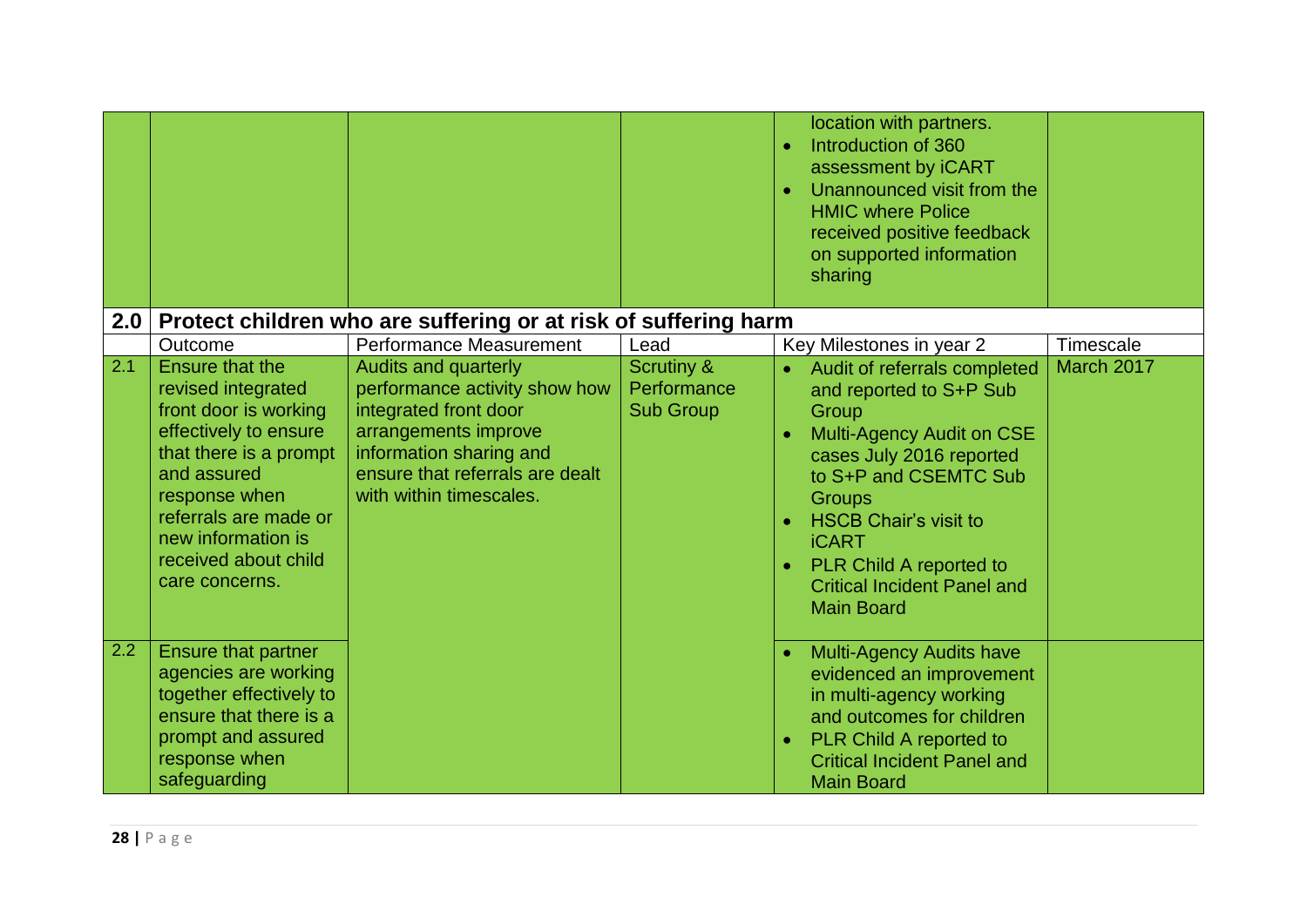|     | concerns are<br>identified.                                                                                                                                                                                                                            |                                                                                                                                                                                                                                                                            |                                                                         | Audit of categorisation of<br><b>CP Plans</b><br><b>Case Conference Strategy</b><br>$\bullet$<br>discussions now completed<br>by DS in Referral Unit                                                                                                                                                                                          |            |
|-----|--------------------------------------------------------------------------------------------------------------------------------------------------------------------------------------------------------------------------------------------------------|----------------------------------------------------------------------------------------------------------------------------------------------------------------------------------------------------------------------------------------------------------------------------|-------------------------------------------------------------------------|-----------------------------------------------------------------------------------------------------------------------------------------------------------------------------------------------------------------------------------------------------------------------------------------------------------------------------------------------|------------|
| 3.0 |                                                                                                                                                                                                                                                        | Support the development of a safe and informed workforce, including volunteers                                                                                                                                                                                             |                                                                         |                                                                                                                                                                                                                                                                                                                                               |            |
|     | Outcome                                                                                                                                                                                                                                                | Performance Measurement                                                                                                                                                                                                                                                    | Lead                                                                    | Key Milestones in year 2s                                                                                                                                                                                                                                                                                                                     | Timescale  |
| 3.1 | Ensure that staff from<br>all agencies have<br>access to quality<br>single and multi-<br>agency safeguarding<br>children training<br>appropriate to their<br>role to ensure that<br>Halton has a skilled,<br>knowledgeable and<br>confident workforce. | <b>HSCB Learning &amp;</b><br><b>Development Activity Reports</b><br>evidence that staff across<br>multi-agency partnership<br>attend multi-agency<br>safeguarding training and<br>provide evidence of the impact<br>of training on outcomes for<br>children and families. | <b>Safer Workforce</b><br>and<br><b>Development</b><br><b>Sub Group</b> | Impact Evaluation of 2015-<br>16 Training on Outcomes<br>for Children & Young<br>People reported to SWD<br><b>Sub Group</b><br>Learning & Development<br>Activity 2015-16 reported to<br><b>SWD Sub Group and Main</b><br><b>Board</b><br>Learning & Development<br>$\bullet$<br><b>Activity Q1-4 2016-17</b><br>reported to SWD Sub<br>Group | March 2017 |
|     |                                                                                                                                                                                                                                                        | <b>Training Needs Analysis</b><br>provides evidence of training<br>available to frontline staff<br>provided by partners.<br><b>Quality Assurance of single</b><br>and multi-agency training.                                                                               |                                                                         | <b>Safeguarding Adults &amp;</b><br>$\bullet$<br><b>Children Training Needs</b><br>Analysis completed and<br>reported to SWD Sub<br>Group<br><b>Training Validation Panel</b><br>$\bullet$<br>reports to SWD Sub Group                                                                                                                        |            |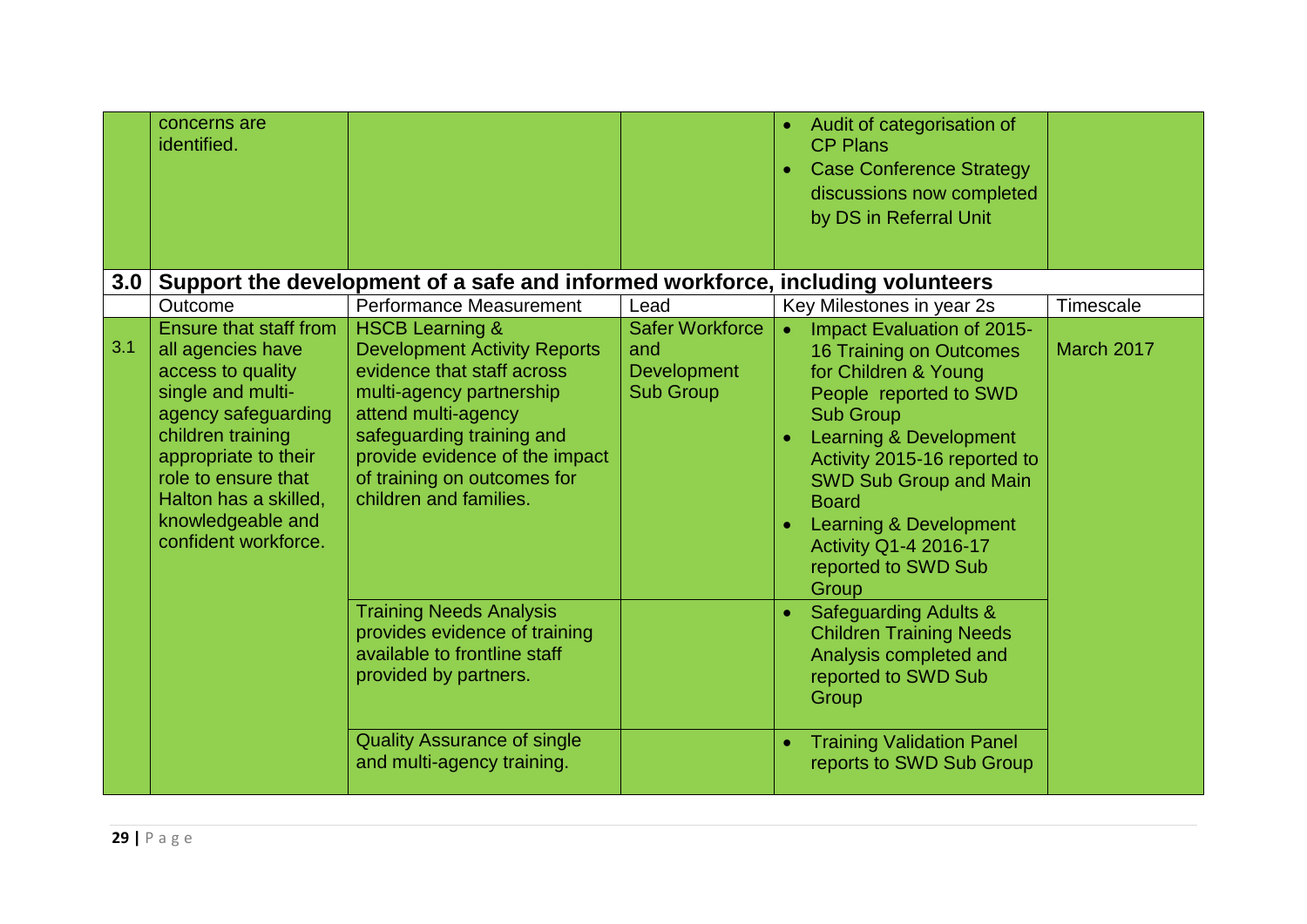| 3.2 | <b>Ensure that robust</b>                        | LADO reports evidence that      | <b>Safer Workforce</b> | $\bullet$ | LADO Report 2015-16             | <b>Nov 2016</b> |
|-----|--------------------------------------------------|---------------------------------|------------------------|-----------|---------------------------------|-----------------|
|     | Allegations                                      | partners are consulting with    | and                    |           | reported to SWD Sub             |                 |
|     | Management                                       | and referring cases to the      | <b>Development</b>     |           | Group, Executive and Main       |                 |
|     | processes are in place                           | LADO appropriately in order to  | <b>Sub Group</b>       |           | <b>Board</b>                    |                 |
|     | across all partners to<br>ensure that there is a | ensure safer working practices  |                        |           | LADO Report 2016-17             |                 |
|     | prompt response to                               | are in place, safeguarding      |                        |           | reported to SWD Sub             |                 |
|     | cases where                                      | children and young people and   |                        |           | <b>Group and</b>                |                 |
|     | allegations are made                             | supporting safer organisations. |                        |           | <b>Executive/Quality</b>        |                 |
|     | against staff, including                         |                                 |                        |           | <b>Assurance &amp; Scrutiny</b> |                 |
|     | volunteers, in order to                          |                                 |                        |           | <b>Board</b>                    |                 |
|     | support safer                                    |                                 |                        |           | Increase in reporting for       |                 |
|     | organisations providing                          |                                 |                        |           | <b>LADO</b> areas around        |                 |
|     | services to children.                            |                                 |                        |           | neglect and emotional           |                 |
|     |                                                  |                                 |                        |           | harm demonstrating impact       |                 |
|     |                                                  |                                 |                        |           | of awareness raising in         |                 |
|     |                                                  |                                 |                        |           | 2015-17                         |                 |
|     |                                                  |                                 |                        | $\bullet$ | Improved complaints             |                 |
|     |                                                  |                                 |                        |           | process implemented for         |                 |
|     |                                                  |                                 |                        |           | Ofsted and their liaison        |                 |
|     |                                                  |                                 |                        |           | with Local Authority.           |                 |
|     |                                                  |                                 |                        |           | <b>All LADO meetings</b>        |                 |
|     |                                                  |                                 |                        |           | attended by police other        |                 |
|     |                                                  |                                 |                        |           | than those agreed with          |                 |
|     |                                                  |                                 |                        |           | LADO for non-attendance         |                 |
|     |                                                  |                                 |                        |           | in advance                      |                 |
|     |                                                  |                                 |                        | $\bullet$ | Any criminal investigation      |                 |
|     |                                                  |                                 |                        |           | decision taken at LADO          |                 |
|     |                                                  |                                 |                        |           | meeting and if already          |                 |
|     |                                                  |                                 |                        |           | ongoing Officer in Charge       |                 |
|     |                                                  |                                 |                        |           | will attend with DS.            |                 |
|     | <b>Ensure that effective</b>                     | S11 and S175 Audits             | <b>Scrutiny &amp;</b>  |           | S175 Audit 2015-16              |                 |
| 3.3 | <b>Safer Recruitment</b>                         | demonstrate how Safer           | Performance            |           | outcomes reported to S+P        | March 2017      |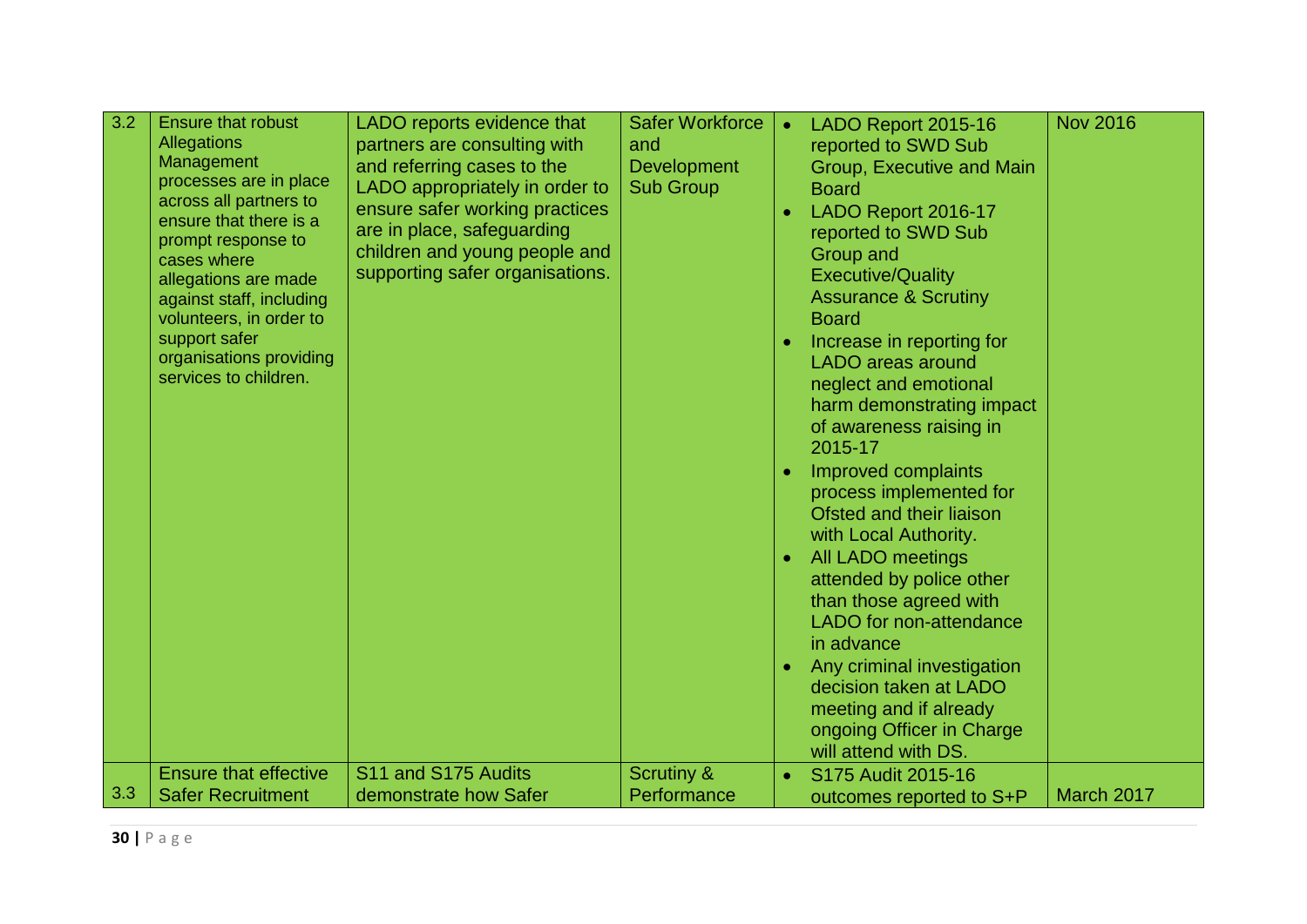|     | processes are in<br>place across all<br>partners to deter,<br>detect and act upon<br>unsuitable individuals<br>entering the<br>children's workforce;<br>this includes<br>volunteers. | Recruitment processes are<br>used to deter, detect and act<br>upon unsuitable individuals<br>entering the children's<br>workforce.<br><b>HSCB Learning &amp;</b><br><b>Development Activity Reports</b><br>evidence that staff across<br>multi-agency partnership<br>attend Safer Recruitment<br>training and provide evidence<br>of the impact of training on<br>outcomes for children and<br>families. | <b>Sub Group</b><br><b>Safer Workforce</b><br>and<br><b>Development</b><br><b>Sub Group</b> | <b>Sub Group</b><br>S11 Audit outcomes 2016-<br>$\bullet$<br>17 reported to S+P Sub<br>Group<br>S175 Audit 2016-17<br>completed and Action<br>Plans sent to schools<br><b>LADO</b> training sessions<br>focused upon safer<br>recruitment and safer<br>working culture<br>Sessions on LADO and<br>$\bullet$<br>safer working practices for<br>volunteers delivered at<br><b>Faith Safeguarding event</b><br>Learning & Development<br>$\bullet$<br>Activity 2016-17 reported to<br><b>SWD Sub Group</b> |            |
|-----|--------------------------------------------------------------------------------------------------------------------------------------------------------------------------------------|----------------------------------------------------------------------------------------------------------------------------------------------------------------------------------------------------------------------------------------------------------------------------------------------------------------------------------------------------------------------------------------------------------|---------------------------------------------------------------------------------------------|---------------------------------------------------------------------------------------------------------------------------------------------------------------------------------------------------------------------------------------------------------------------------------------------------------------------------------------------------------------------------------------------------------------------------------------------------------------------------------------------------------|------------|
| 4.0 |                                                                                                                                                                                      | Participation and Engagement with Children and Young People, their Families and Communities in<br>developing and raising awareness of Safeguarding.                                                                                                                                                                                                                                                      |                                                                                             |                                                                                                                                                                                                                                                                                                                                                                                                                                                                                                         |            |
|     | Outcome                                                                                                                                                                              | Performance Measurement                                                                                                                                                                                                                                                                                                                                                                                  | Lead                                                                                        | Key Milestones in year 2                                                                                                                                                                                                                                                                                                                                                                                                                                                                                | Timescale  |
| 4.1 | Partners are held to<br>account to ensure<br>that the engagement                                                                                                                     | S11 and S175 Audits<br>demonstrate how the voice of<br>the child is used to inform                                                                                                                                                                                                                                                                                                                       | <b>Scrutiny &amp;</b><br>Performance<br><b>Sub Group</b>                                    | S175 Audit 2015-16<br>outcomes reported to S+P<br><b>Sub Group</b>                                                                                                                                                                                                                                                                                                                                                                                                                                      | March 2017 |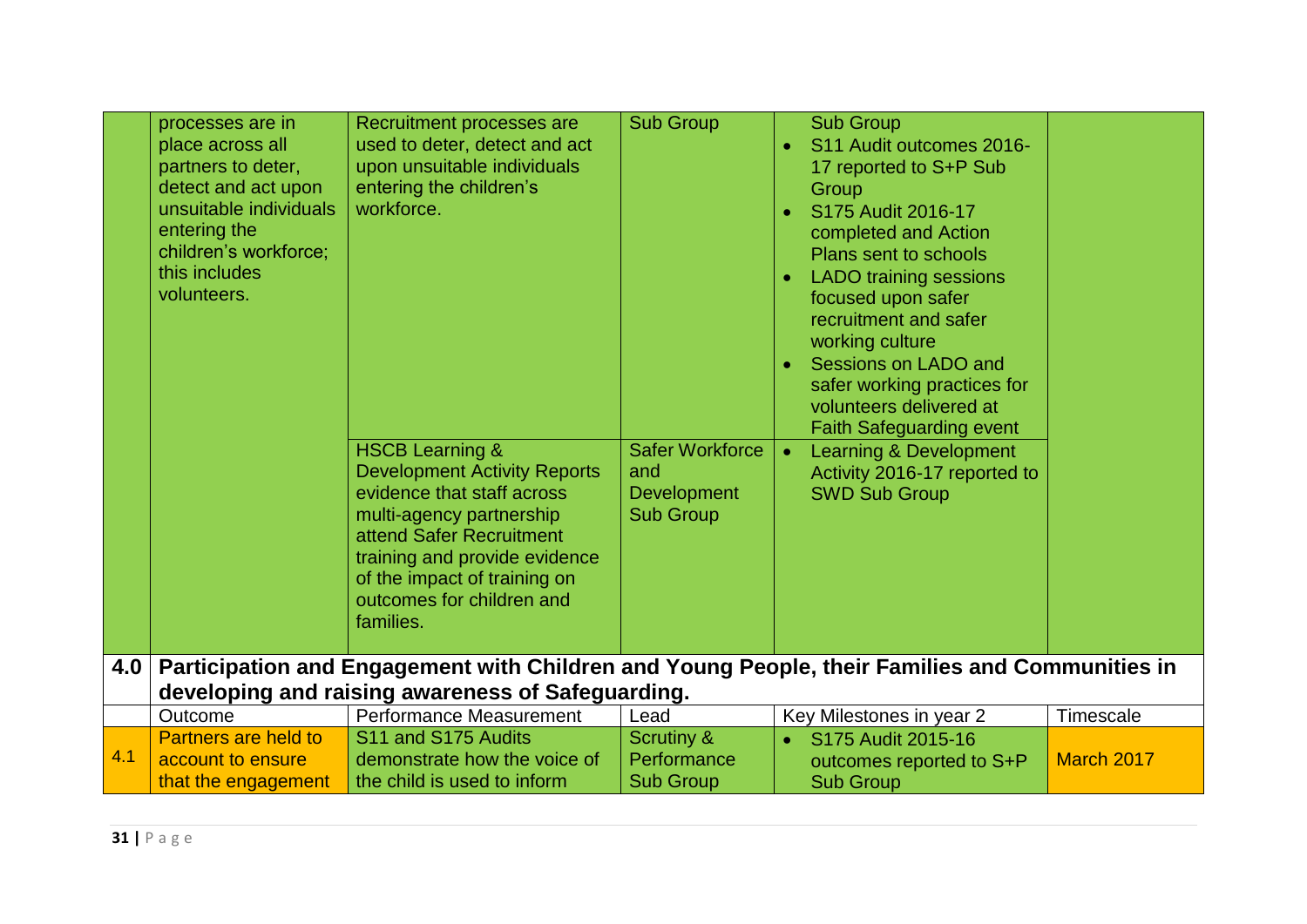| and participation of<br>children and young<br>people is effective<br>and informs improved<br>services and<br>outcomes. | service planning and delivery.                                                                                                                                               |                                                                 | $\bullet$<br>$\bullet$ | S11 Audit 2016-17<br>outcomes reported to S+P<br><b>Sub Group</b><br><b>Addaction worked with</b><br>Cammordos to do a whole<br>feedback approach<br>consultation and used<br>findings to shape change.<br><b>Addaction have</b><br>participation undertaken via<br>Youth Cabinet, MYP and<br>Involve. |  |
|------------------------------------------------------------------------------------------------------------------------|------------------------------------------------------------------------------------------------------------------------------------------------------------------------------|-----------------------------------------------------------------|------------------------|--------------------------------------------------------------------------------------------------------------------------------------------------------------------------------------------------------------------------------------------------------------------------------------------------------|--|
|                                                                                                                        | Frontline visits demonstrate<br>how the voice of the child is<br>used to inform practice.                                                                                    | <b>Executive</b>                                                |                        | Outcome of frontline visits<br>reported to Executive                                                                                                                                                                                                                                                   |  |
|                                                                                                                        | <b>Children and families are</b><br>engaged in audit processes<br>and partners are able to<br>demonstrate how feedback<br>has been used to improve<br>services and outcomes. | <b>Scrutiny &amp;</b><br><b>Performance</b><br><b>Sub Group</b> | $\bullet$              | <b>MAA process reviewed</b><br>engagement with parents,<br>carers and children.                                                                                                                                                                                                                        |  |
|                                                                                                                        | <b>Children and families are</b><br>engaged in case reviews and<br>the Board is able to<br>demonstrate how feedback<br>has been used to improve<br>services and outcomes.    | <b>Critical Incident</b><br>Panel                               | $\bullet$<br>$\bullet$ | <b>SCR</b> presented to Main<br><b>Board 2016.</b><br><b>PLR</b> presented to Main<br><b>Board 2016.</b><br><b>PLR Child A presented to</b><br>Main Board 2017.                                                                                                                                        |  |
|                                                                                                                        | Participation from children and                                                                                                                                              | <b>Safer Workforce</b>                                          | $\bullet$              | Local and national case                                                                                                                                                                                                                                                                                |  |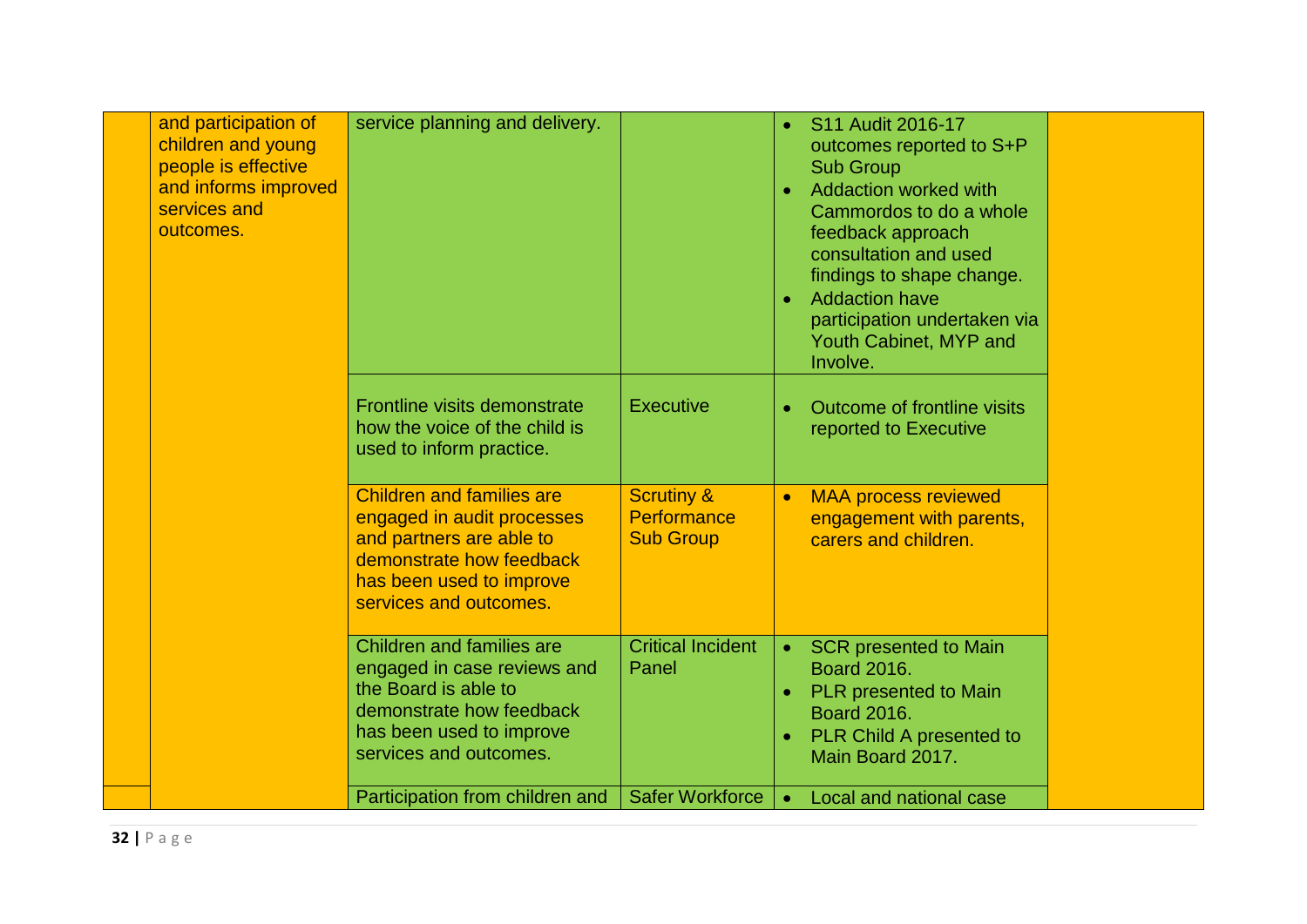|  | families is used to inform the<br>delivery of training. | & Development<br><b>Sub Group</b> | reviews used to inform<br><b>HSCB</b> training.                                                                   |  |
|--|---------------------------------------------------------|-----------------------------------|-------------------------------------------------------------------------------------------------------------------|--|
|  |                                                         |                                   | Feedback from parents and<br>young people involved with<br><b>CSE Service used to</b><br>inform CSE training.     |  |
|  |                                                         |                                   | New training package for<br>CSE is being written in<br>conjunction with young<br>people.                          |  |
|  |                                                         |                                   | Competition to design radio<br>advert on key risks such as<br>sexting led by Safer<br><b>Schools Partnership.</b> |  |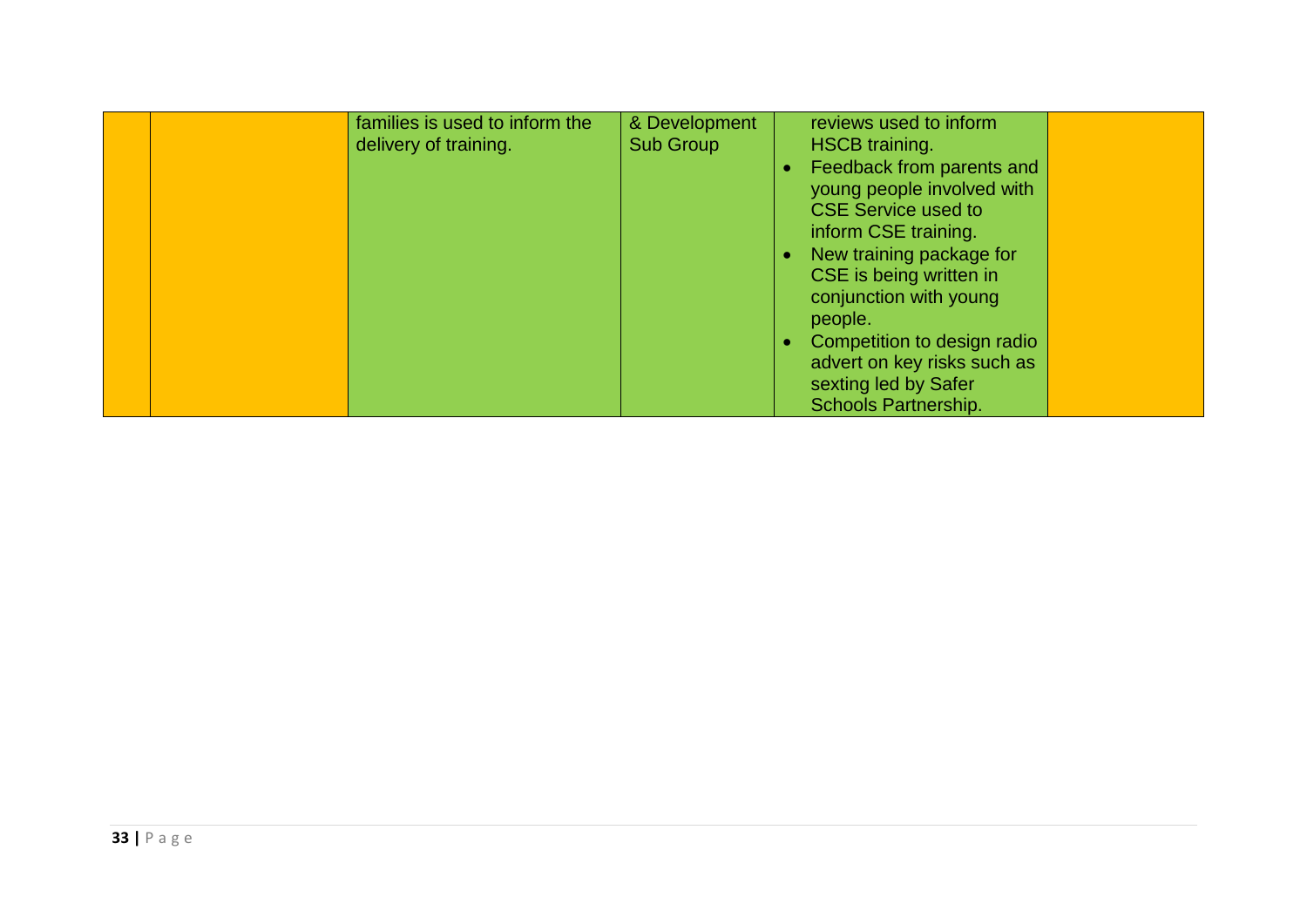## **11.0 Budget Information**

| <b>Income 2016-17</b>                    |             |
|------------------------------------------|-------------|
| HBC - Children & Enterprise Directorate  | 45, 817     |
| <b>HBC - Schools</b>                     | 27, 995     |
| <b>NHS Halton Clinical Commissioning</b> | 45, 817     |
| Group                                    |             |
| <b>Cheshire Constabulary</b>             | 25,000      |
| <b>National Probation Service (NPS)</b>  | 634.59      |
| <b>Community Rehabilitation Company</b>  | 1, 158      |
| (CRC)                                    |             |
| <b>Cafcass NW</b>                        | 550         |
| <b>Training Income</b>                   | 7,316       |
| Carry Forward 2015-16                    | 17, 261     |
| <b>Total Income:</b>                     | 171, 548.59 |

| <b>Expenditure 2016-17</b> |          |
|----------------------------|----------|
| Staffing                   | 106, 111 |
| Multi-Agency Training      | 9,608    |
|                            |          |
| ∣ Total:                   |          |
| Carry Forward 2016-17:     | 16, 616  |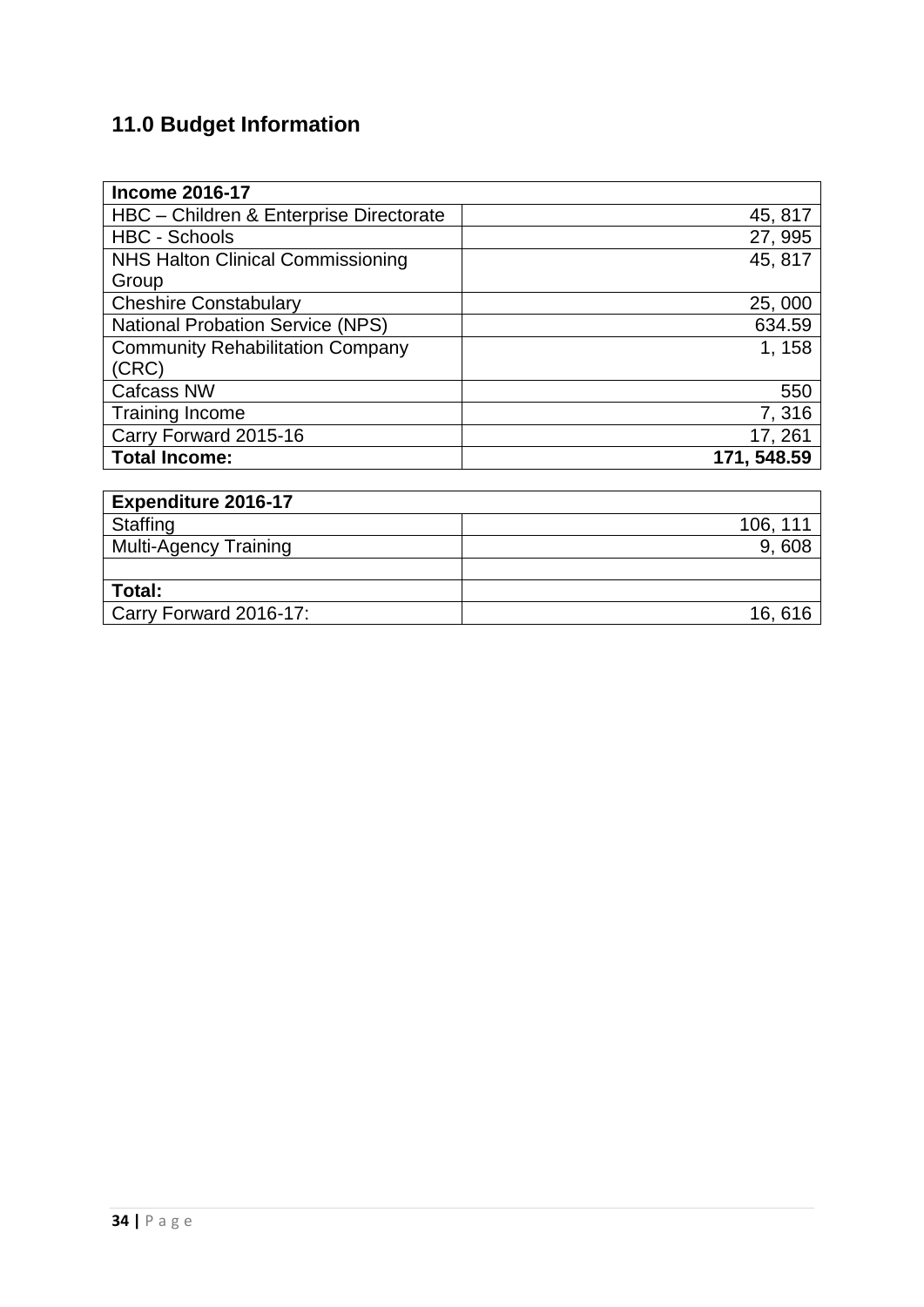## **Appendix A Halton Safeguarding Children Board Membership & Attendance 2016-2017**

|                                     |                                                                                                                                 |            |                |              |                        | <b>Meetings 2016-2017</b> |                               |              |
|-------------------------------------|---------------------------------------------------------------------------------------------------------------------------------|------------|----------------|--------------|------------------------|---------------------------|-------------------------------|--------------|
|                                     | <b>Attendance Log</b>                                                                                                           | 14.06.2016 | Extraordinary  | 05.07.2016   | $\bullet$<br>13.09.201 | ဖ<br>06.12.201            | 08.03.2017<br>(Extraordinary) | 28.03.201    |
| Independent                         | Richard Strachan, Independent Chair                                                                                             |            | $\checkmark$   | $\checkmark$ | $\checkmark$           | ✓                         | $\checkmark$                  | $\checkmark$ |
| and<br>Overseeing<br><b>Members</b> | Cllr Tom McInerney, Lead Member<br>Children & Young People (Participant<br>Observer)                                            |            | ✓              | D            | ✓                      | ✓                         |                               |              |
| <b>Lay Members</b>                  | Marjorie Constantine, Lay Member                                                                                                |            | A              | $\checkmark$ | A                      | ✓                         | ✓                             |              |
|                                     | Mil Vasic, Strategic Director of People                                                                                         |            |                |              |                        | D                         |                               |              |
|                                     | Ann McIntyre, Operational Director,<br>Education, Inclusion and Provision                                                       |            | ✓              | ✓            | ✓                      | ✓                         |                               | A            |
| Local                               | <b>Tracey Coffey, Operational Director</b><br><b>Children &amp; Families</b>                                                    |            | ✓              | ✓            | ✓                      | ✓                         |                               | A            |
| <b>Authority</b>                    | Katherine Appleton, Senior Manager,<br>Safeguarding Quality & Assurance                                                         |            | ✓              | $\checkmark$ | ✓                      | ✓                         | ✓                             |              |
|                                     | Lindsay Smith, Divisional Manager, Mental<br>Health, Communities Directorate                                                    |            |                |              | ✓                      |                           | A                             | A            |
|                                     | Eileen O'Meara, Director of Public Health                                                                                       |            |                |              | ✓                      |                           | A                             |              |
|                                     | Kristine Brayford-West, Associate Director<br>for Safeguarding, Bridgewater Community<br><b>Healthcare NHS Foundation Trust</b> |            | $A^*$          | $R^*$        | $A^*$                  | $\checkmark^*$            | $\mathsf{R}$                  | R.           |
| <b>Health</b>                       | Lisa Cooper, Deputy Director, Quality &<br>Safeguarding, NHS England North<br>(Cheshire & Merseyside)                           |            |                |              | A                      | A                         | D                             | D            |
|                                     | Gary O'Hare, Clinical Lead Children's<br>Safeguarding, Halton CCG                                                               |            | A              | $\checkmark$ | A                      | A                         | D                             | A            |
|                                     | Michelle Creed, Chief Nurse, Halton CCG                                                                                         |            | $\checkmark^*$ | $R^*$        | $\checkmark^*$         | $A^*$                     | ✓                             |              |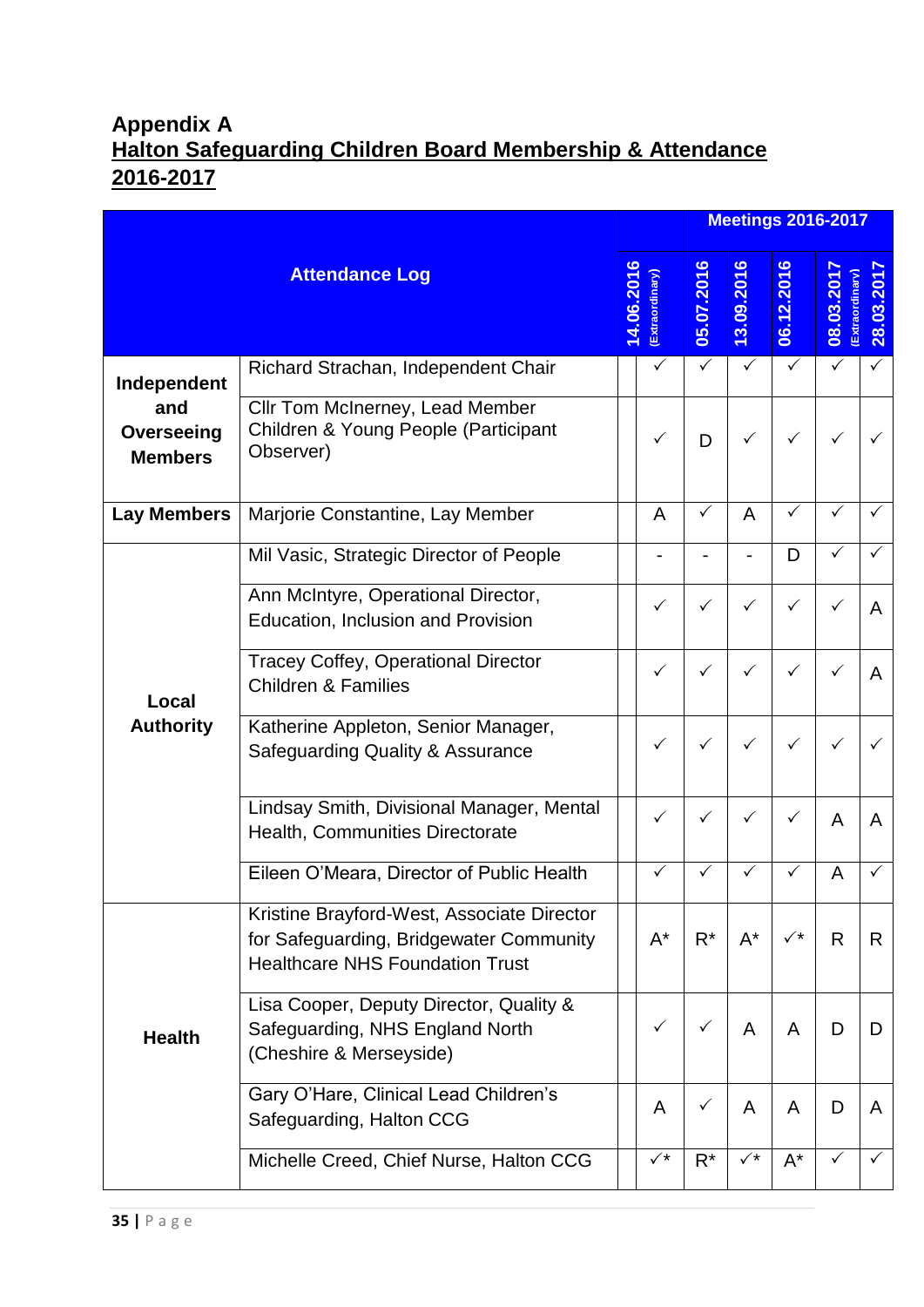|                                       |                                                                                                                                |            |                |                      |                      |              | <b>Meetings 2016-2017</b>    |              |
|---------------------------------------|--------------------------------------------------------------------------------------------------------------------------------|------------|----------------|----------------------|----------------------|--------------|------------------------------|--------------|
|                                       | <b>Attendance Log</b>                                                                                                          | 14.06.2016 | Extraordinary  | 05.07.2016           | 13.09.2016           | 06.12.2016   | 08.03.201<br>(Extraordinary) | 28.03.201    |
| <b>Police</b>                         | Peter Shaw, Detective Superintendent,<br><b>Cheshire Police</b>                                                                |            | $\checkmark^*$ | $R^*$                | $\checkmark^{\star}$ | $R^*$        | R                            | $\checkmark$ |
| <b>Criminal</b>                       | Donna Yates, Assistant Chief Executive,<br><b>Cheshire &amp; Greater Manchester</b><br><b>Community Rehabilitation Company</b> |            | A              | A                    | R.                   | D            | A                            | A            |
| <b>Justice</b><br><b>Services</b>     | John Davidson, Chief Executive, National<br><b>Probation Service</b>                                                           |            | A              | ✓                    | R                    | R            | A                            | R            |
|                                       | Gareth Jones, Head of Service, CWHW<br><b>YOS</b>                                                                              |            | ✓              | A                    | ✓                    | ✓            | R                            |              |
| <b>CAFCASS</b>                        | Joe Banham, Service Manager                                                                                                    |            | $\checkmark^*$ | $\sqrt{\star}$       | $\sqrt{\star}$       | $\checkmark$ | A                            | ✓            |
|                                       | Karen Highcock, Head Teacher, Westbank<br>Academy, Primary Headteacher Rep                                                     |            | $A^*$          | ✓                    | A                    | $\checkmark$ | ✓                            |              |
| <b>Schools and</b><br><b>Colleges</b> | John Rigby, Secondary Headteacher<br>Representative                                                                            |            | $\checkmark^*$ | $\checkmark^{\star}$ | $\checkmark^{\star}$ | $A^*$        | $\mathsf{D}^\star$           |              |
|                                       | Paula Mitchell, Programme Manager,<br><b>Riverside College</b>                                                                 |            | ✓              | ✓                    | ✓                    | ✓            | ✓                            |              |
| <b>VCF Sector</b>                     | Donna Wells, Service Manager Young<br><b>Addaction, Voluntary Sector Rep</b>                                                   |            | A              |                      |                      | D            | A                            | $\mathsf{A}$ |
|                                       | Hayley McCulloch, Designated Nurse<br>Safeguarding Children, NHS Halton CCG                                                    |            | $\checkmark^*$ | $\checkmark^*$       | $R^*$                | ✓∗           | $\checkmark^*$               |              |
| <b>Advisors to</b>                    | Designated Doctor, NHS Halton CCG                                                                                              |            |                |                      |                      |              |                              |              |
| the Board                             | <b>Tracey Holyhead, HSCB Business</b><br>Manager                                                                               |            | $\checkmark$   | $\checkmark$         | $\checkmark$         | ✓            | ✓                            |              |
|                                       | Marion Robinson, Legal Services HBC                                                                                            |            | $\checkmark$   | A                    | A                    | A            | A                            | $\checkmark$ |

Key:

A – denotes apologies received, but no-one attended in their place.

R – denotes a representative attended in their place.

D – denotes no apologies received and no-one attended in their place.

\*Denotes attendance of previous Board Member in this role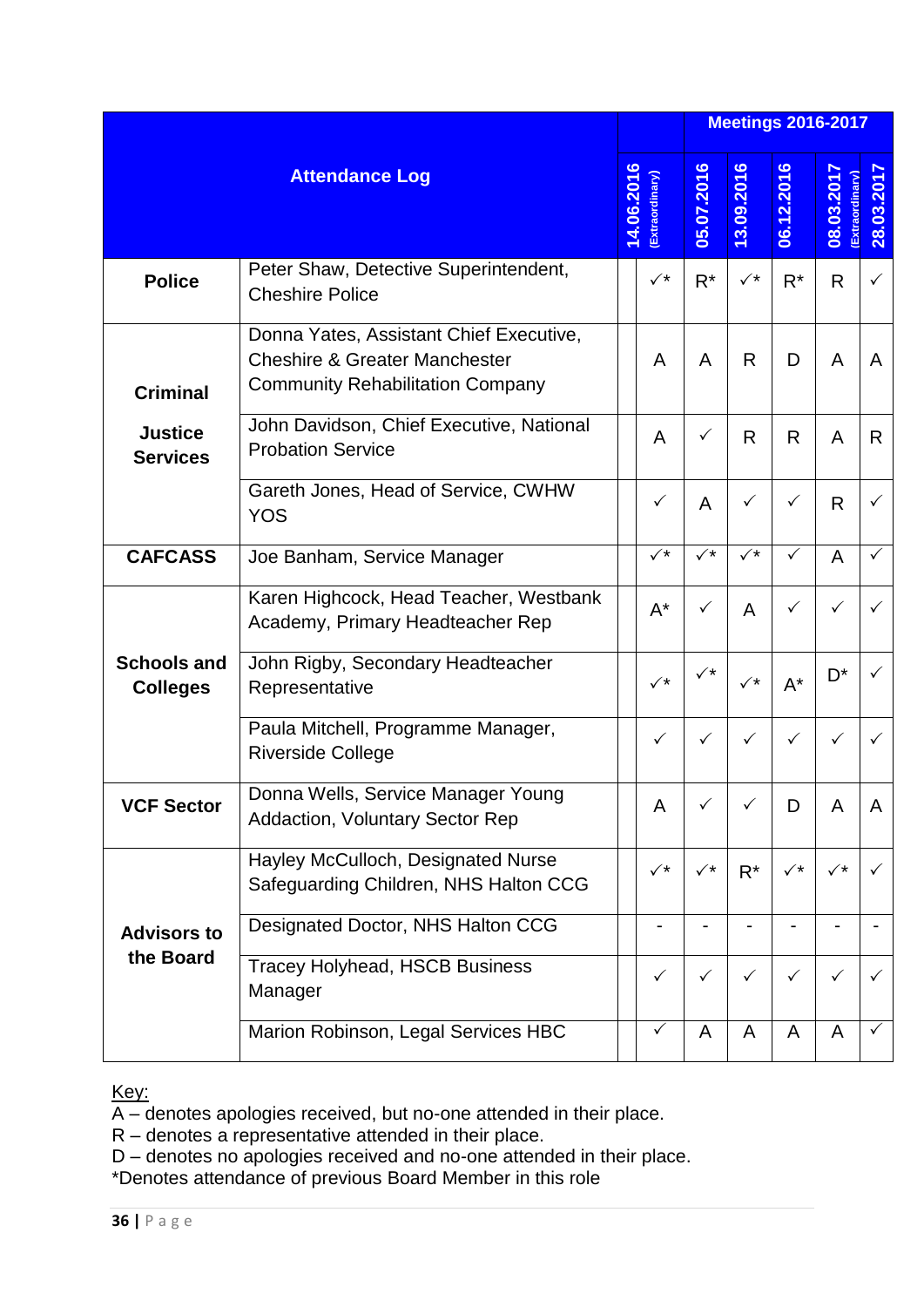#### **Appendix B Halton Levels of Need Framework**

The Halton Levels of Need Framework aims to support agencies to meet the needs of children, young people and their families to ensure the best possible outcomes. It aims to assist practitioners and managers in assessing and identifying a child's level of additional needs and how best to respond in order to meet those needs as early as possible to prevent needs escalating further.

Halton Levels of Need Framework was revised and launched in April 2013. The framework sets out three levels of additional needs above Universal Services that captures the full range of additional needs as they present. Universal Services remain at the heart of all work with children, young people and their families and are in place for all whether additional needs present themselves or not.

The fundamental relationship between Universal Services and the three levels of additional needs is captured in the diagram below:

![](_page_36_Figure_4.jpeg)

The key principles of the Framework include:

- Safeguarding runs throughout all levels.
- Provide early help and support at the first possible stage and meet needs at the lowest possible level.
- The focus is on Halton's more vulnerable groups and directing service responses at preventing vulnerability.
- Builds on existing good multi-agency working and formalises shared responsibility for meeting all needs.
- Supports work of all agencies and is equally applicable to all agencies.
- Flexible and fluid, allows free movement between levels as additional needs increase or reduce.
- Clear and understandable
- Focus on the needs of the child and family to ensure the best outcomes for all.